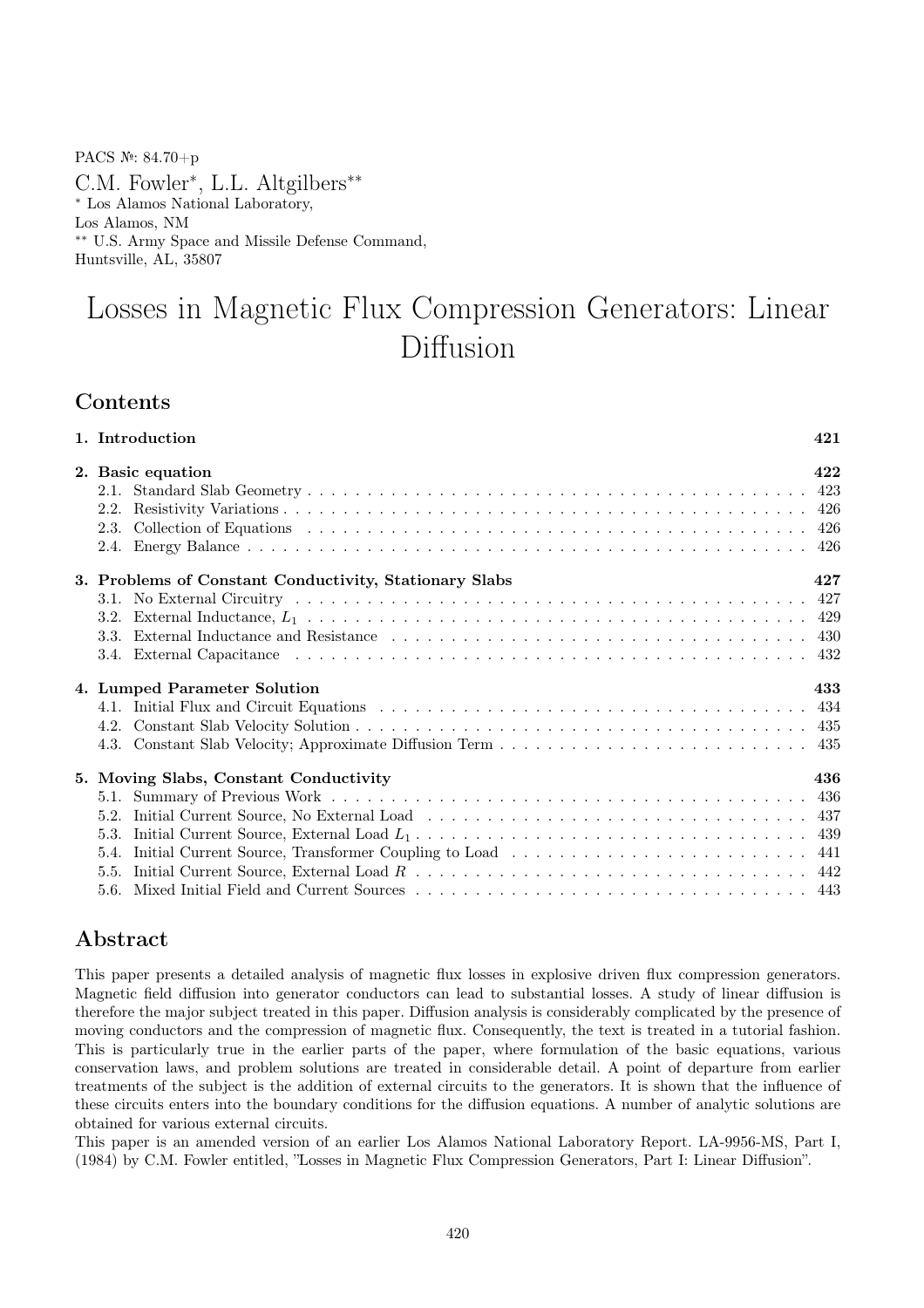# 1. Introduction

The purpose of this paper is to consider is some detail some of the electromagnetic phenomena associated with explosive-driven magnetic flux compression generators (FCGs). A primer that treated these devices in a general manner was published in 1975 by Fowler, Caird, and Garn [1]. As with the great bulk of other work published on these generators, the associated analytic treatment was carried out with lumped parameter models. The authors referred the readers to other works for more extensive analyses, such as the diffusion of magnetic fields into conducting elements of the generators. An understanding of this diffusion is extremely important as the processes can lead to substantial generator losses.

The subject of this paper is one-dimensional (1D) linear magnetic diffusion. Unlike the diffusion treatments normally encountered, including heat conduction, the presence of moving boundaries and compression of magnetic flux greatly complicate the situation. Only a very few analytic solutions have been obtained previously. These solutions, together with several new solutions, are included in this paper. Most of the solutions are obtained by Laplace transformation techniques, some of which are not often encountered. Since one of the objectives of this paper was to make it tutorial in nature, the earlier problems, in particular, are treated in detail, considerably more than would appear in a journal article, for example. In this regard, the solutions have been written mainly in terms of the Bromwich contour integral rather than using the  $L^{-1}$  notation for the inverse of the transforms. Partly, this is because additional integrations are required for some solutions and partly because the symbol for inductance, L, occurs many times in the text. A class of explosive flux compression devices called plate generators serves as the vehicle for the text examples. Fig. 1.1 is a schematic drawing that shows a cross-sectional view of this generator with a cylindrical load coil. The solid lines are metallic conductors. The active volume of the generator is bounded by the rectangular section. The upper and lower faces (plates) of the rectangular section are adjacent to high-explosive slabs. The cylindrical load coil is connected in series to the generator by a short transmission line.

The generator system works in the following way. Initial magnetic flux is first induced in the generator working volume. This is accomplished either by a capacitor discharge through the system (as indicated in Fig. 1.1) or by current flowing through an external coil system. When capacitor banks are used, initial flux is also developed in the load coil. The explosive slabs are detonated at such a time that the generator current input slot is closed off (through motion of the top plate) at or near the time when maximum initial



Fig. 1.1. Schematics drawing of a plate generator with external load coil.

flux is developed. The flux is now confined completely by metallic conductors. As time progresses, the top and bottom plates move inward as shown for one instant of time in Fig. 1.1 by the dashed lines. The flux is therefore compressed into a region of lower inductance with a consequent increase in current and magnetic energy.

The plate generator is suitable for powering lowinductance systems requiring large current and power delivery. The power level is controlled, in part, by the speed at which the generator volume is decreased. Using light-weight plates, such as dural, velocities of 5 km/s have been achieved. With two convergent plates, as shown in Fig. 1.1, the relative plate speed approaches 10 km/s. For a given generator, the current carrying capacity is limited by the width of the conductors, which in the case of plate generators, is perpendicular to the cross-sectional view of Fig. 1.1.

The plate generator concept is not new [2] and it has been used in one form or another for many years. The generator plate dimensions formerly were limited by the size of suitable plane explosive initiation systems. However, a few years ago a new initiation system was developed at Los Alamos that had no inherent limitations on the area it could initiate. This led to significant advances in both size and versatility of the generators [3].

Normally, the performance of a generator-powered circuit is obtained from the solution of lumped parameter equations. As an example, the following single equation represents the system shown in Fig. 1.1:

$$
\frac{d}{dt}[L_G(t)I] + IR + L_l \frac{dI}{dt} + L^l \frac{dI}{dt} = 0,
$$
\n(1.1)

Here,  $L_G(t)$  is the inductance of the generator, which changes with time under explosive action, I is the current flowing through the system,  $L_l$  is the inductance of the cylindrical load coil, and  $L^l$  is the stray or source inductance in the system. The initial value of the current in the system at the start of plate motion; i.e., the time when the top plate closes off the feed current input slot, is represented by the notation  $I_0$ . This also removes the capacitor bank from any further interaction with the system. Allowance is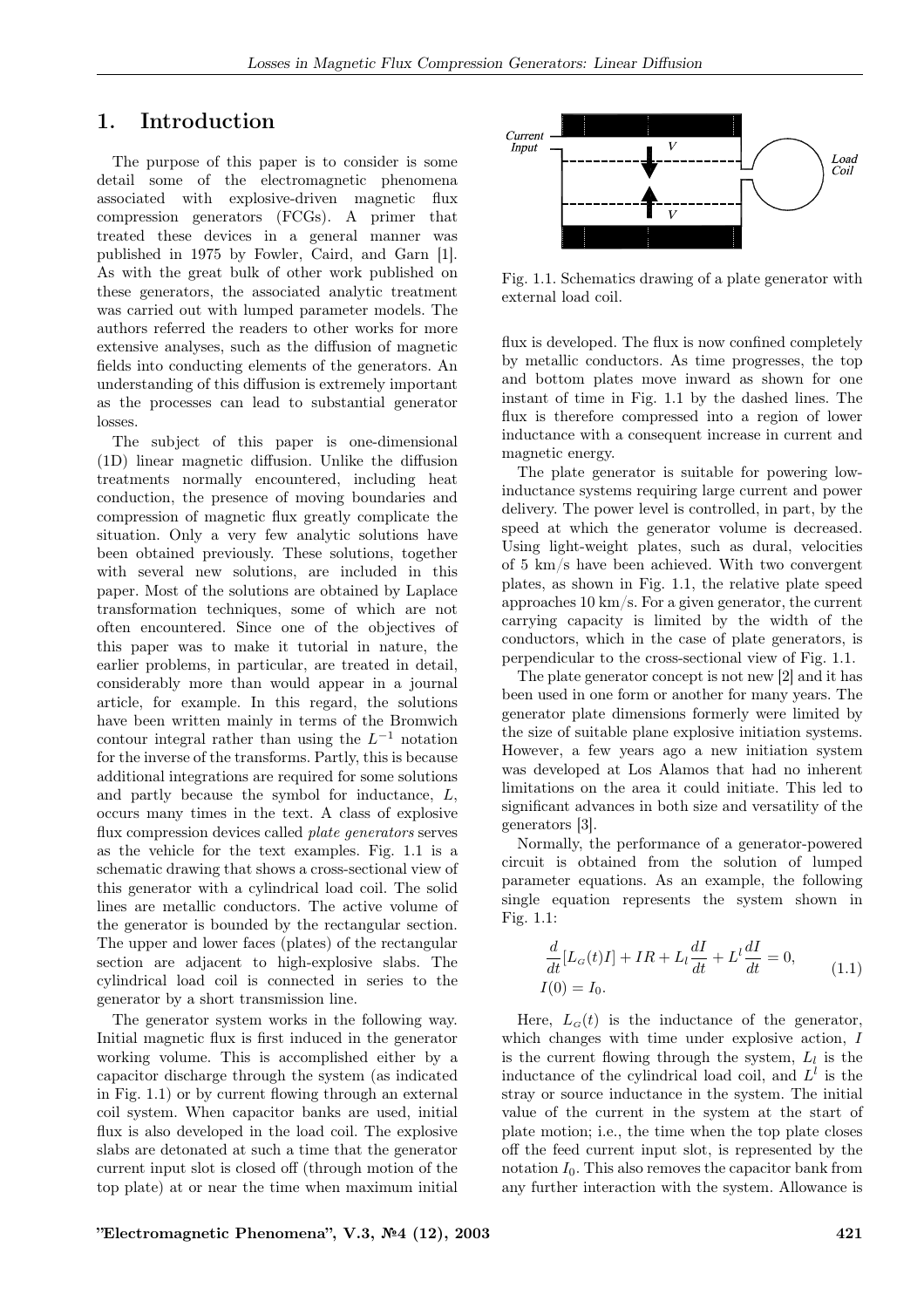

Fig. 1.2. External circuit elements attached to plate generator output.

made for the non-perfect conductivity of the system by insertion of the resistive term, IR, in the equation. Values of R are generally assigned so that the analytic solutions agree most closely with experimental results.

The generator inductance is presumed to be known as a function of time. If the length  $l$  and width  $w$  of the plate generator in Fig. 1.1 are much greater than plate separation,  $2x$ , the inductance of the generator can be written:

$$
L_G = \mu l \cdot \frac{2x}{w}.\tag{1.2}
$$

After a short acceleration period, the generator plate speeds level off to an approximately constant velocity. Thus, if the initial plate separation is  $2x_0$  and the average plate velocity is  $v$ , the time varying generator inductance can be approximated by

$$
L_G(t) = \mu l \frac{2(x_0 - vt)}{w}.
$$
 (1.3)

An equivalent expression is

$$
L = L_0 \left( 1 - \frac{t}{\tau} \right), \quad L_0 = \frac{2\mu lx_0}{w}, \quad \tau = \frac{x_0}{v}.
$$
 (1.4)

In the discussion to follow, the plate generator inductance will be represented by the expressions given in Eqs.  $(1.3)$  and  $(1.4)$ . As will be seen later, use of this approximate form greatly simplifies the analysis, but still allows investigation of the salient features of the examples to be considered.

Evaluation of the source or stray inductance,  $L^l$ , of Eq. (1.1) is the major objective of this study. As it turns out, one of the major losses in FCGs resides in the flux trapped in the so-called "skin" of the metal conductors. This flux, which increases during generator operation, is normally not retrievable after burnout. A realistic evaluation of the skin depths requires magnetic diffusion theory.

To illustrate the contents of this paper and to point out areas of departure from previous work in magnetic diffusion, consider Fig. 1.2. Formally, this system is equivalent to that shown in Fig. 1.1, where performance is represented by Eq.  $(1.1)$ , in which part of the resistance and source inductance is estimated for the generator. In the class of problems to be studied in this paper, lumped parameters are employed in the external circuitry, but complete space-time variables are used for the generator plates. This is the major point of departure from past work, which is, to the best of our knowledge, devoted entirely to studies aimed at establishing values of maximum magnetic fields attainable from flux compression devices with no external circuitry.

Knoepfel [4], in his books Pulsed High Magnetic Fields and Magnetic Fields: A Comprehensive Theoretical Treatise for Practical Use, surveys previous work in magnetic field diffusion. Paton and Miller [5], Lehner, Linhart, and Somon [6] and Bichenkov [7] have presented analytic solutions to the plane compression problem.

The organization of this paper is as follows:

- In Sec. 2, Maxwell's equations are adapted to the plane diffusion problem, boundary conditions are defined, the energy balance equation for nonlinear diffusion problems is set forth, and expressions for effective plate resistance, skin depth, and flux loss are developed.
- In Sec. 3, new closed-form solutions are obtained for the linear problem (constant conductivity) and fixed (nonmoving) plane-bounded cavities coupled to external lumped circuits. It is shown how the ordinary differential equations encountered in lumped circuit analysis appear as boundary conditions in the diffusion equations.
- Lumped parameter solutions in simple systems, such as shown in Fig. 1.1, are developed in Sec. 4 mainly for comparison with the more extensive solutions developed later.
- Moving plate problems are treated in Sec. 5, where new closed form solutions are presented for several linear cases.

# 2. Basic equation

The essential elements of the class of problems under consideration in this paper are illustrated in Fig. 1.2. For the most part, the generator is taken as symmetric about a center-plane between the two slabs, so that the analysis is restricted to only one of the two plates.

The external circuitry shown in the figure can be generalized in any required manner with the understanding that it is handled by means of lumped parameters and engineering circuit theory. There may be any number of coupled circuits, switches, etc., but for each branch, the various circuit elements are represented by lumped resistances, capacitances, inductances, etc. A single total current is considered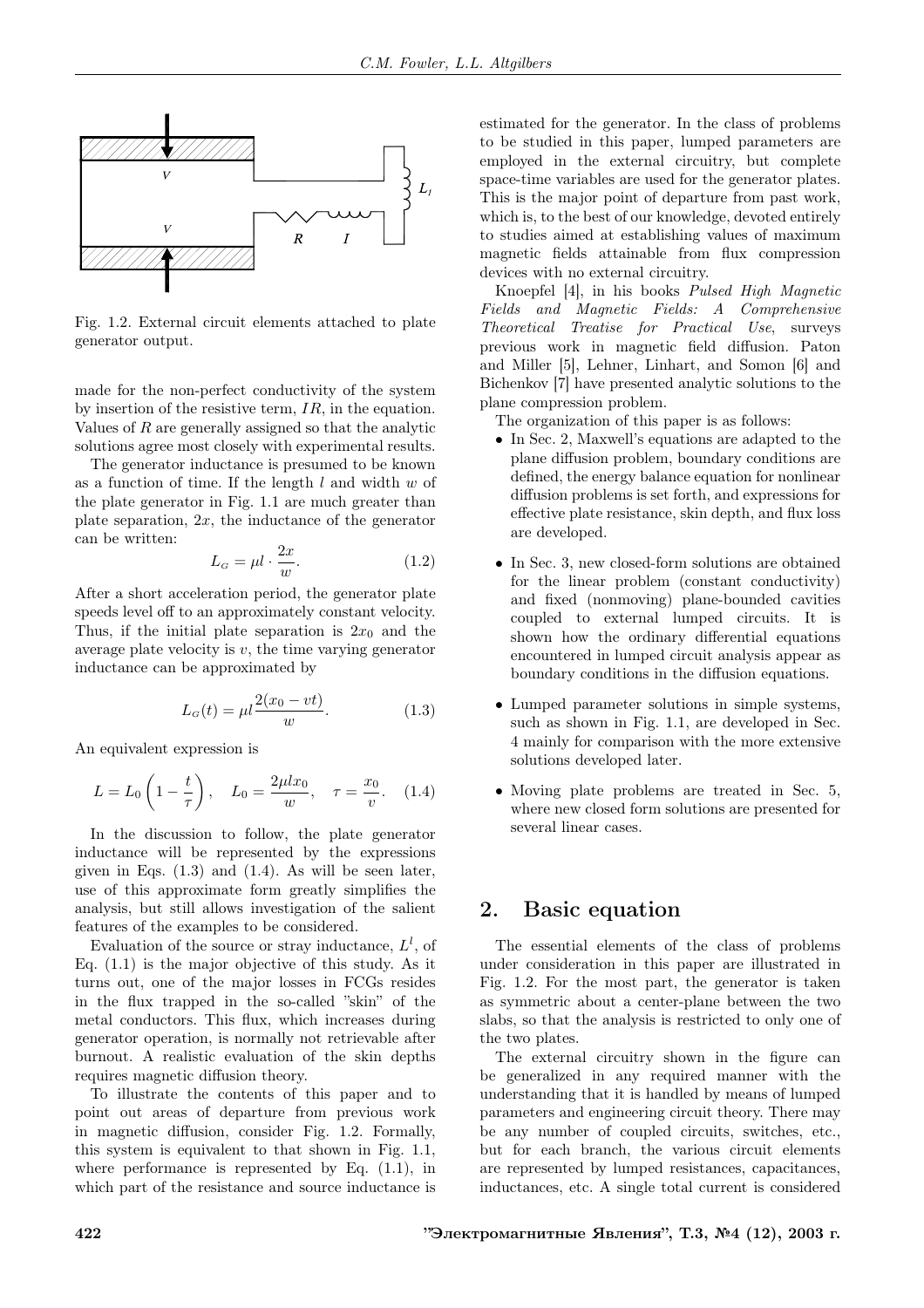

Fig. 2.1. Illustration of current concentration at conductor edges.

to adequately represent charge flow in each branch. In other words, Kirchhoff's laws are considered to apply. A number of simplifying restrictions are required to obtain reasonably manageable solutions which embody the diffusion aspects of the slab walls:

- The slabs are treated as incompressible. For the cases of most interest; that is, when the slabs function as moving walls in the generator, the instantaneous velocities of every element in the slabs are equal. This greatly simplifies the electromagnetic analysis in that only a single instantaneous velocity is required throughout the moving medium. In fact, this allows one to handle the moving medium as stationary in all respects for first order accuracy and throws the entire burden of accounting for the motion onto the  $\mathbf{v} \times \mathbf{B}$  voltage developed at the boundary.
- Although much of the work set forth in this paper can be carried further with variable instantaneous slab velocities, most of the questions in which we are interested can be elucidated by assuming the slab velocities are constant. In view of the resulting great reduction in complexity, the slab velocities are taken to be constant for the generator problems to be considered later.
- The slab material will be treated as isotropic. Electrical conductivity and later thermal conductivity will be considered to be scalars. The conductivities may be functions of temperature or deposited energy, but they are independent of direction or hysteresis effects. The permeability and susceptibilities are taken as constants, and further, when the situation arises, free space values are usually employed, although this is not required.
- Only the single Cartesian space variable,  $x$ , is employed in the analysis. As will be seen later, magnetic skin depths are generally quite small. Parts of the analysis should therefore be applicable to other non-planar systems except for regions of very large curvature, such as the

later stages of cylindrical compression. The length and width of the plates are assumed to be much larger than plate spacing or thicknesses to justify the 1D treatment. Clearly, this analysis will not account for the tendency of currents to build up near the edges of conductors as a means of uniformly distributing the flux contained under each current-carrying element of the conductor, such as shown in Fig. 2.1.

When a total current  $I$  flows in good conducting parallel plates of finite width,  $w$ , (into the upper plate and out of the lower plate) the current density is not uniform. Rather, there is a build up of current near the ends of the plate  $(\pm w/2)$  in such a manner as to generate a constant flux along the width of the conductor. Across the central plane, aa, the magnetic fields are nearly uniform. Near the conductor edges, such as the plane bb, the fields near the plates are larger and those in the mid-region,  $b'$ , are smaller than the nearly uniform values in the aa plane. The total fluxes in both planes are nearly the same. If the current density was uniform, the total flux would be smaller at  $bb'b$  than at aa, approaching only half the value as the widths become very great compared to the spacing. This feature has been discussed by Kerrisk [8].

This flux-distributing effect of good conductors is most pronounced for systems where the width and spacing are comparable. In this case, fields actually existing in the central region may be 10– 20 % smaller than the values calculated based upon an assumed uniform current distribution. This twodimensional (2D) effect cannot, of course, be treated here. However, the effect is not large if the lateral dimensions are several times larger than the xdimensions that are significant. In fact, for most of the practical systems developed in this paper, another 2D effect is of at least comparable significance. This effect is the natural lagging near the edges of explosively propelled plates, which also must be ignored in this paper.

### 2.1. Standard Slab Geometry

Fig. 2.2 is a sketch of one of the two slab faces. Coordinates are standard Cartesian,  $x$  corresponding to a position in the slab. Current densities and electric fields are in the z-direction, slab motion in the negative  $x$ -direction, and magnetic fields will be in the negative  $y$ -direction. The slab length,  $l$ , in the direction of the currents, and the width, w, are both large enough that edge effects are considered negligible as discussed earlier.

Maxwell's equations and Ohm's laws take the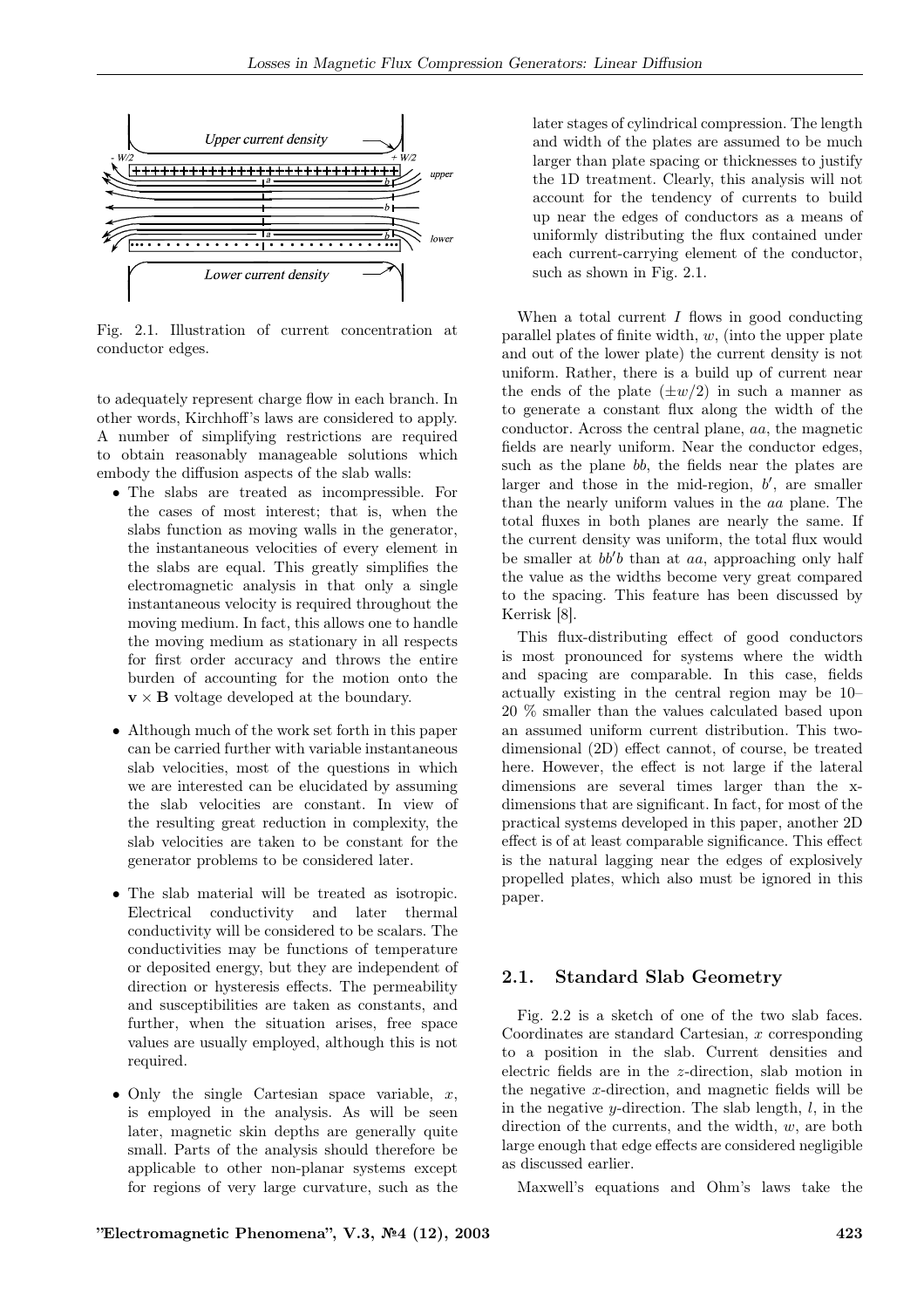

Fig. 2.2. Coordinates and slab dimensions employed in text.

following form:

$$
\nabla \times \vec{E} = -\frac{\partial \vec{B}}{\partial t},\tag{2.1}
$$

$$
\nabla \times \vec{B} = \mu \vec{j} + \frac{1}{c^2} \frac{\partial \vec{E}}{\partial t},
$$
 (2.2)

$$
\vec{j} = \sigma \vec{E} \equiv \frac{1}{\rho} \vec{E}.
$$
 (2.3)

As noted earlier, the wave nature of the fields is not considered. Also, the displacement current in Eq. (2.2) is neglected. The scalar resistivity (inverse of the conductivity) may depend upon other variables. It is now assumed that all field quantities depend upon time,  $t$ , and the single space variable,  $x$ , and write

$$
\vec{j} = j(x, t)\vec{c},\tag{2.4}
$$

$$
\vec{E} = E(x, t)\vec{c},\tag{2.5}
$$

$$
\vec{B} = B(x, t)\vec{b},\tag{2.6}
$$

The Cartesian unit vectors  $(\vec{a}, \vec{b}, \vec{c})$  do not appear elsewhere in this paper, so Eqs.  $(2.1)$ – $(2.3)$  reduce to the following form:

$$
\frac{\partial E}{\partial x} = \frac{\partial B}{\partial t},\tag{2.7}
$$

$$
\frac{\partial B}{\partial t} = \mu j = \mu \sigma E = \frac{\mu}{\rho} E. \tag{2.8}
$$

As is well known, under the conditions of constant velocity, Maxwell's equations for a moving slab reduce to those for a stationary slab (to firstorder corrections in slab velocity relative to that of light) with the addition of motional electric fields at the boundary. More generally, the electric field generated by changing magnetic fields, Eq. (2.1), for moving conductors give rise to motional potentials around a circuit given by the total change in flux compressed by the circuit. This potential, added to any other potential sources in the circuit, gives the total potential drop across the circuit as measured by an observer fixed with respect to the external circuitry. Thus, in Fig. 1.2, the potential appearing across the leads to the external circuitry arises from resistive drops along the generator plates and from changes in magnetic flux bounded by the plates.

A precise accounting of the transient fields, both between the slabs and outside them, will not be discussed in this paper, but rather in future papers. However, in the spirit of the diffusion equation approximation for the slab, the displacement currents for the free space regions adjacent to the slabs are also neglected. This is equivalent to assuming a spatially uniform but time-varying magnetic field in the region between the two conducting plates [9]. From Eq. (2.7), the inter-slab electric field varies linearly with distance between the slabs. The amplitude is set by values of  $E$  at the slab boundaries and the time behavior is governed by the cavity magnetic field time behavior.

Because the permeability of the slabs is taken as that of vacuum (not a necessary restriction here), the magnetic fields are continuous across the slab boundaries. Thus, the magnetic fields at the inner slab boundaries,  $B(0, t)$ , are equated to the inter-slab cavity field.

It can be shown that in the absence of externally impressed magnetic fields on the slab system, the magnetic field on the outer slab boundaries is zero in the diffusion equation approximation. Before showing this and deriving other relationships of interest, the question of the algebraic sign of the magnetic field will be addressed. The cross sections of the two symmetric slabs are shown in Fig. 2.3 at one instant in time. The subsequent analysis will be carried out only on the right slab, where  $x > 0$ , since proper attention to symmetry will eliminate the need for further consideration of the left slab. Shown plotted across the slabs in solid lines are curves representing the current density. In subsequent analysis, at least initially, the current will be considered as positive in the righthand slab. The current densities in the left-hand, or return, slab are then negative. At the time  $t_1$ , current densities are plotted for both slabs. On the right-hand slab, the current density is also plotted for a later time,  $t_2$ . (Note: In generator problems, the currents normally increase with time.) The electric fields differ from the current densities only by the conductivity factor,  $\sigma$ , according to Eq. (2.3). The magnetic fields must appear qualitatively as sketched in Fig. 2.3 with dashed lines, for they must increase negatively in time, from Eq. (2.7), but have positive space derivatives,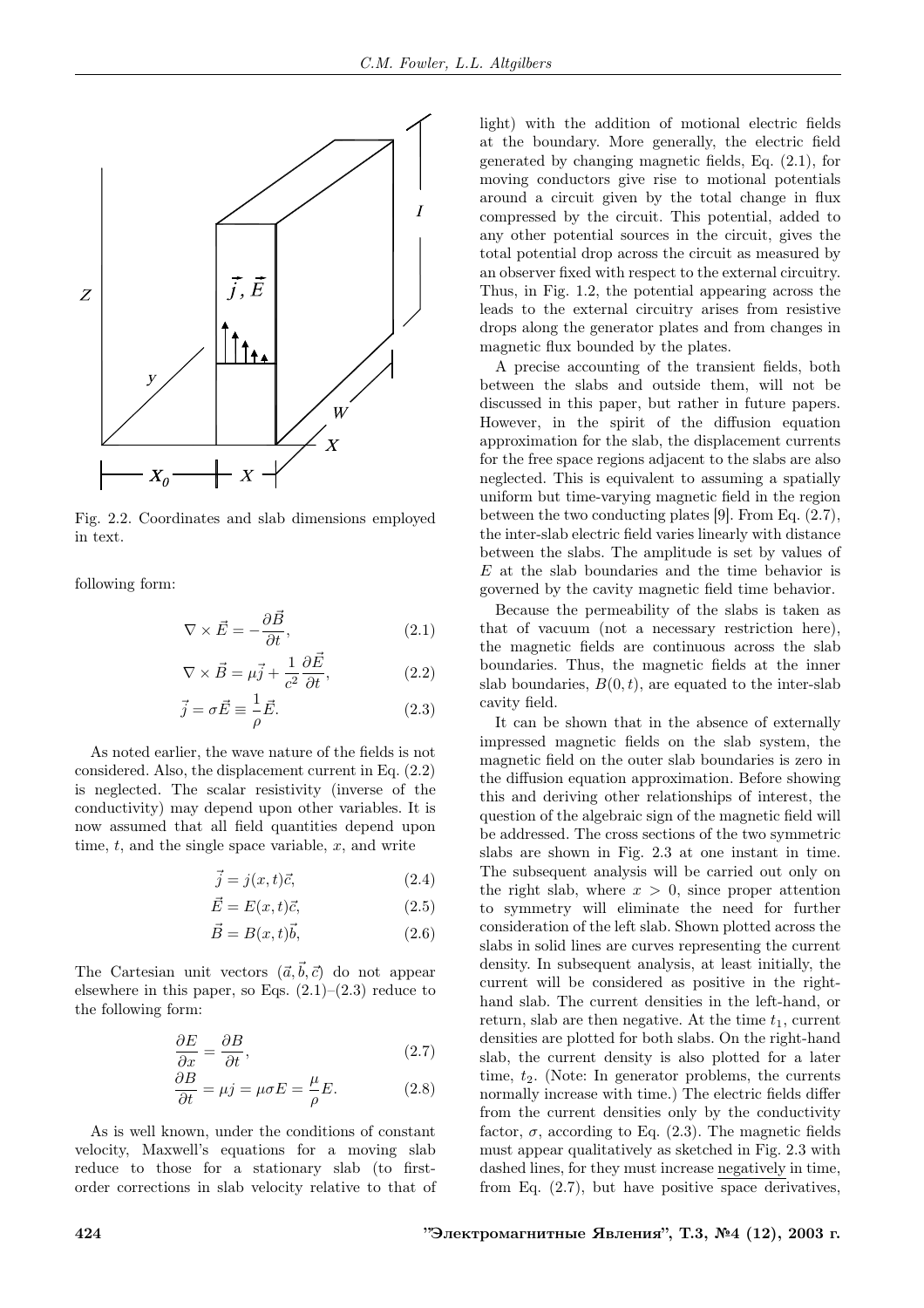

Fig. 2.3. Comparison of slab current densities and magnetic fields at two different times.

from Eq. (2.8). Further, from Stokes theorem and Eq.  $(2.2)$ , or more specifically, Eq.  $(2.8)$ , the line integral of the magnetic field which encloses both conductors must be zero. Symmetry then demands that the magnetic fields must be zero on the outer slab boundaries.

The total current, I, flowing through the slab of width,  $w$ , and thus through the external circuitry as well, is the areal integral of the current density:

$$
I = w \int_{0}^{\lambda} j(x, t) dx.
$$
 (2.9)

Here, as in most tractable problems, the slab origin is shifted to zero. The slab thickness is  $\lambda$ , which, in most cases, is taken to be infinite.

Integration of Eq. (2.8) with  $B(\lambda, t) = 0$ , yields the results

$$
B(x,t) = -\frac{\mu}{w}I(t) + \mu \int_{0}^{x} j(x,t)dx,
$$
 (2.10)

$$
B(0, t) = B_{\text{cavity}} = -\frac{\mu}{w} I(t).
$$
 (2.11)

Equation  $(2.11)$  is particularly significant in that it relates the cavity field to the total current flowing through the system and further shows that opposite signs must be assigned to the current and the magnetic field.

The magnetic field diffusion equation follows from Eqs. (2.7) and (2.8):

$$
\frac{\partial B}{\partial t} = \frac{\partial}{\partial x} \left( \frac{\rho}{\mu} \right) \frac{\partial B}{\partial x}.
$$
 (2.12)

The solution of this equation under various conditions forms the basis for most of this paper. Some quantities of interest are the following:

 $"Electromagnetic Phenomena", V.3, N<sup>2</sup>4 (12), 2003$  425

(i) Magnetic Skin Depth,  $D_{sk}$ . This quantity is defined at any instant in time as that depth in the slab, which, when multiplied by the inner boundary, or cavity, field gives the flux in the slab:

$$
D_{\rm sk}(t) = \int_{0}^{\lambda} \frac{B(x, t)}{B(0, t)} dx.
$$
 (2.13)

(ii) Flux Leakage. Integration of Eq. (2.12) over the slab gives

$$
\frac{\partial}{\partial t} \int_{0}^{\lambda} B(x, t) dx = \int_{0}^{\lambda} \frac{\partial}{\partial x} \left(\frac{\rho}{\mu}\right) \frac{\partial B}{\partial x} dx
$$
\nor\n
$$
\frac{\partial \phi_{\text{slab}}}{\partial t} = \left(\frac{\rho}{\mu} \frac{\partial B}{\partial x}\right)_{\lambda} - \left(\frac{\rho}{\mu} \frac{\partial B}{\partial x}\right)_{0}.
$$
\n(2.14)

The integration of Eq. (2.14) is clear. The quantity  $\phi_{\text{slab}}$  is the flux per unit length residing in the slab. Its increase with time is given by the difference of the two terms at its boundaries. Flux enters the slab at the inside boundary and leaves at the outer boundary:

$$
\left(-\frac{\rho}{\mu}\frac{\partial B}{\partial x}\right)_{0,\lambda} = \text{rate of flux leakage}
$$
  
into and out of slab  
percent length. (2.15)

It was mentioned earlier that the potential drop across the inner slab faces consists of the term  $-(d\phi/dt)$  enclosed by the slabs, as well as other terms such as resistive potential drops along the slab. The resistive term will now be considered. Equation (2.8) relates the electric field at the slab boundary to the boundary magnetic field gradient. If the slab lengths are  $l$ , the resistive potential drop across the two slabs,  $2E(0, t)l$ , becomes

$$
V_{\rm res} = 2l \left( \frac{\rho}{\mu} \frac{\partial B}{\partial x} \right)_{x=0}.
$$
 (2.16)

(iii) Effective Slab Resistance,  $R_{sq}$ . Frequently there is interest in an effective resistance per square for the slabs. Equating the above expression to IR and eliminating I by using Eq.  $(2.11)$ , an expression for the resistance can be written:

$$
R = -\frac{2l}{w} \frac{\left(\rho \frac{\partial B}{\partial x}\right)_{x=0}}{B(0,t)}.
$$

Since  $2l/w$  is the number of slab squares in the generator, the resistance per square,  $R_{\text{sq}}$ , is

$$
R_{\rm sq} = -\frac{\left(\rho \frac{\partial B}{\partial x}\right)_{x=0}}{B(0,t)}.\tag{2.17}
$$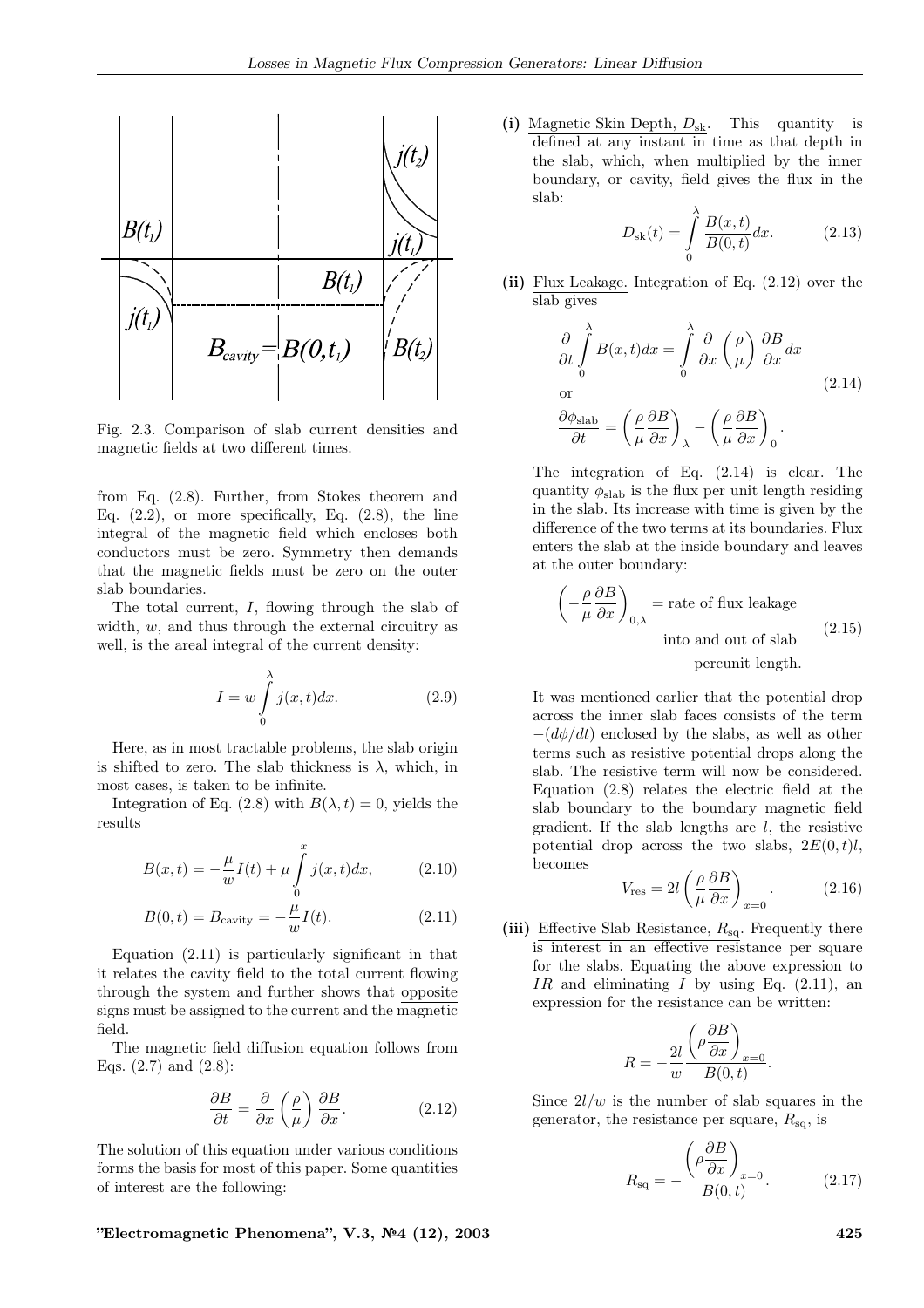For very thin slabs, it will be shown later that both  $\rho$  and  $\partial B/\partial x$  are independent of x. In this case, the resistance per square is reduced to  $\rho/\lambda$ , where  $\lambda$  is the thickness of the slab. For thick slabs, if the spatial variation of  $B$  is exponential, with e-folding distance  $\delta$ ,  $R_{\text{sq}}$  reduces to  $\rho/\delta$ . It is clear, however, that difficulties may be encountered with this definition, for example, if the cavity field gets very small or reverses signs.

#### 2.2. Resistivity Variations

Considerable simplification of the calculations is achieved by limiting the variation of resistivity to linear variations with temperature. The form for the resistivity that has been selected is that given in Eq.  $(2.18)$ , where  $\alpha$  is constant:

$$
\rho(T) = \rho_0[1 + \alpha(T - T_0)].
$$
\n(2.18)

Thermal conductivity effects have been shown to be small. Consequently, they are ignored here and the heating effects are then assumed to arise only from energy deposition from the currents flowing in the conductors. Thus, the temperature rise in time  $\Delta t$  is given by

$$
DC\Delta T = j^2 \rho \Delta t. \tag{2.19}
$$

Here,  $D$  is the density of the conductor and  $C$  is the specific heat. Replacing the current density with the magnetic field gradient, from Eq. (2.8), eliminates the temperature from Eq. (2.18) and yields an expression for the normalized resistivity,  $r$ :

> $r = \frac{\rho}{\rho}$  $\rho_0$

and

$$
\frac{\partial r}{\partial r} = \frac{\alpha \rho_0}{\mu^2 DC} r \left(\frac{\partial B}{\partial x}\right)^2.
$$
 (2.21)

It is assumed that initially the slabs have constant resistivity,  $\rho_0$ , throughout their structure and that the density and heat capacity are constant. It then becomes convenient to lump the constant terms in Eq. (2.21) together and rewrite this equation as follows:

$$
\frac{\partial r}{\partial t} = Kr \left(\frac{\partial B}{\partial x}\right)^2, \quad K = \frac{\alpha \rho_0}{DC\mu^2}.
$$
 (2.22)

#### 2.3. Collection of Equations

The dependent variables are the magnetic field  $B(x, t)$ , the normalized resistivity  $r(x, t)$ , and the total current I, which is related to the inner slab boundary, or cavity field, Eq. (2.11).

The partial differential equation for  $r(x, t)$  is Eq. (2.21), which, in terms of the normalized resistivity,  $r$ , can be used to rewrite the magnetic diffusion equation as follows:

$$
\frac{\partial B}{\partial t} = \frac{\rho_0}{\mu} \frac{\partial}{\partial x} \left( r \frac{\partial B}{\partial x} \right). \tag{2.23}
$$

The initial conditions generally are  $r(x, 0) = 1$  and  $B(x, 0) = 0$ . There are no boundary conditions for r.

At the outer slab boundary, the magnetic field is zero:  $B(\lambda, t) = 0$ . The inner slab boundary condition is derived by making the total potential drop around the slabs and any connected external circuitry equal to zero. The potential drop around the slabs consists of the negative rate of change of flux enclosed by the slabs and the resistive drop along the slabs of Eq. (2.16). The boundary condition is then given by the following equation, where  $\rho$  has been replaced by the normalized resistivity:

$$
-\frac{d\phi_{\text{cavity}}}{dt} + \frac{2l\rho_0}{\mu} \left(r\frac{\partial B}{\partial x}\right)_{x=0} + V_{\text{ext}} = 0. \quad (2.24)
$$

For linear problems of constant conductivity, the solutions are usually developed in terms of the constant conductivity,  $\sigma = 1/\rho_0$ . The applicable equations then become

$$
\frac{\partial B}{\partial t} = \frac{1}{\mu \sigma} \frac{\partial^2 B}{\partial x^2}
$$
 (2.25)

and

(2.20)

$$
-\frac{d\phi_{\text{cavity}}}{dt} + \frac{2l}{\mu\sigma} \left(\frac{\partial B}{\partial x}\right)_{x=0} + V_{\text{ext}} = 0. \quad (2.26)
$$

A few solutions to the linear problem, Eqs. (2.25) and (2.26), are given in Sec. 3 and illustrate how external circuitry enters as a boundary condition in the diffusion equation. For these examples, the slabs will be taken as stationary.

#### 2.4. Energy Balance

It is shown first that the Poynting flux into the two slab faces accounts for the magnetic field energy and heat dissipation in the slabs. In the first example with fixed slab boundaries, it is then shown that this energy is at the expense of the initial cavity magnetic field energy. Then, the moving slab geometry with external circuitry is considered. It is shown that additional energy supplied to the system arises from the well-known lumped parameter generator power term,  $0.5I^2dL/dt$ . The analysis is given for arbitrary temperature variation of the slab resistivity.

The electric field is given by Eq. (2.8). The energy input,  $PE$ , to the two slabs from the Poynting flux,  $\overline{E} \times \overline{H}$  is then given by

$$
PE = -\frac{2lw\rho_0}{\mu^2} \int\limits_0^t \left( rB \frac{\partial B}{\partial x} \right)_{x=0} dt. \tag{2.27}
$$

426 **126** "Электромагнитные Явления", Т.3, №4 (12), 2003 г.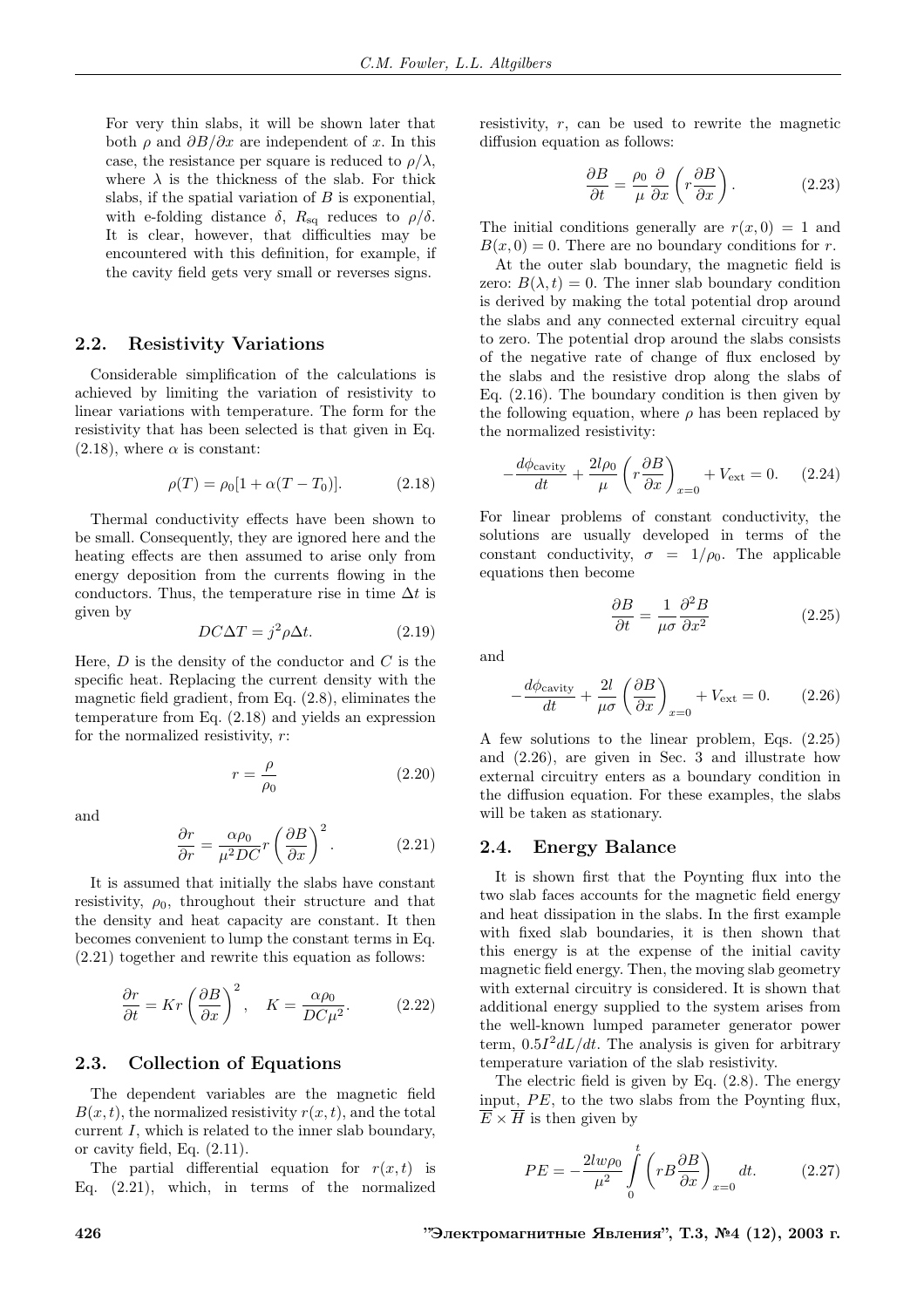The energy dissipated as heat is obtained by integrating  $j^2 \rho$  over the slab volumes and time. Equation (2.8) yields j that can be used to find the energy deposited in the slabs, SE, including the magnetic energy:

$$
SE = 2lw \int_{0}^{\infty} \frac{B^2(x,t)}{2\mu} dx + \frac{2lw\rho_0}{\mu^2} \int_{0}^{t} \int_{0}^{\infty} r \left(\frac{\partial B}{\partial x}\right)^2 dxdt.
$$
 (2.28)

Differentiation of this expression with respect to time followed by parts integration of the last term yields the expression

$$
\frac{2lw}{\mu} \left[ \int_{0}^{\infty} B \frac{\partial B}{\partial t} dx + \frac{\rho_0}{\mu} r B \frac{\partial B}{\partial r} \right]_{0}^{\infty}
$$

$$
- \int_{0}^{x} \frac{\rho_0 B}{\mu} \frac{\partial}{\partial x} r \frac{\partial B}{\partial x} dx \right]. \quad (2.29)
$$

The integral terms vanish, from Eq. (2.12), and the remaining term evaluated at  $x = 0$  is just the integrand of Eq. (2.27). Thus, the Poynting flux from the cavity supplies both the magnetic and thermal energies resident in the slabs.

Further deductions can be made by linking the Poynting flux to the slab boundary condition, Eq. (2.24). As a first example, let's consider stationary slabs with an initial cavity field  $B_0$  and no external circuitry. The cavity flux is then  $2x_0IB(0, t)$ . The space derivative in Eq. (2.27) may now be eliminated by using the boundary condition. Integration yields

$$
PE = \frac{2lw x_0[B_0^2 - B^2(0, t)]}{2\mu}.
$$
 (2.30)

Therefore, the Poynting energy, which supplies energy to the slabs, arises from the loss of magnetic energy in the cavity. In other words, total energy is conserved.

Now let's consider the general boundary condition, which includes an external potential source and allows for slab motion. Eliminating the field space derivatives from Eq. (2.24), the Poynting energy becomes

$$
PE = -2\int_{0}^{t} \frac{wB(0,t)}{2\mu} \left(\frac{d\phi_{\text{cavity}}}{dt} - V_{\text{ext}}\right) dt. \quad (2.31)
$$

The cavity flux is  $2xlB(0, t)$ . Replacing  $B(0, t)$  with the current, I, Eq.  $(2.11)$ , and replacing x with the cavity inductance,  $L = 2\mu l x/w$ , the following is obtained:

$$
PE = -\int_{0}^{t} \left[ I \frac{d(LI)}{dt} + IV_{\text{ext}} \right] dt.
$$
 (2.32)

Rearrangement of Eq. (2.32) yields the equation

$$
\int_{0}^{t} -\frac{1}{2}I^{2}\frac{dL}{dt}dt = \frac{1}{2}LI^{2} - \frac{1}{2}L_{0}I_{0}^{2} + \int_{0}^{t} V_{\text{ext}}Idt + ES. \quad (2.33)
$$

The left integral is the power that must be supplied to change the cavity inductance. This power supplies the slab energy, both magnetic and thermal, energy delivered to the external circuitry, and increases in the magnetic energy stored in the cavity.

# 3. Problems of Constant Conductivity, Stationary Slabs

In this secion, the solution of several problems, where the conductivity is constant and the slabs are stationary and of infinite extent in the x-direction will be presented. In the first example, no external circuitry is employed. To the author's knowledge, this is the only example of those treated here for which a closed-form solution has been obtained previously [10]. The remaining problems have external circuitry attached to the slabs and serve mainly as examples in management of the boundary conditions. Solutions in this section and in Sec. 5, where the slabs move, are obtained by Laplace transform methods. The Table of Laplace Transforms by Roberts and Kaufman [11] and The Handbook of Mathematical Functions edited by Abramowitz and Stegun [12] have been found to be quite useful.

#### 3.1. No External Circuitry

In this case, the initial slab separation,  $2x_0$ , is constant and the flux in the cavity is given by

$$
\phi_{\text{cav}} = 2x_0 l B(0, t).
$$

There is no external potential,  $V_{\text{ext}}$ , in Eq. (2.26). Equations  $(2.25)$  and  $(2.26)$  are then rewritten, with appropriate initial conditions, as follows:

$$
\frac{\partial B}{\partial t} = \frac{1}{\mu \sigma} \frac{\partial^2 B}{\partial x^2},\tag{3.1}
$$

$$
-2x_0 l \frac{dB(0,t)}{dt} + \frac{2l}{\mu\sigma} \left(\frac{\partial B}{\partial x}\right)_0 = 0, \qquad (3.2)
$$

$$
B(x,0) = 0,\t\t(3.3)
$$

$$
B(0,0) = B_0,\t\t(3.4)
$$

$$
B(\infty, t) = 0. \tag{3.5}
$$

According to Eqs. (3.3) and (3.4), the initial magnetic field,  $B_0$ , resides only in the cavity between the slabs.

 $"Electromagnetic Phenomena", V.3, N<sup>6</sup>4 (12), 2003$  427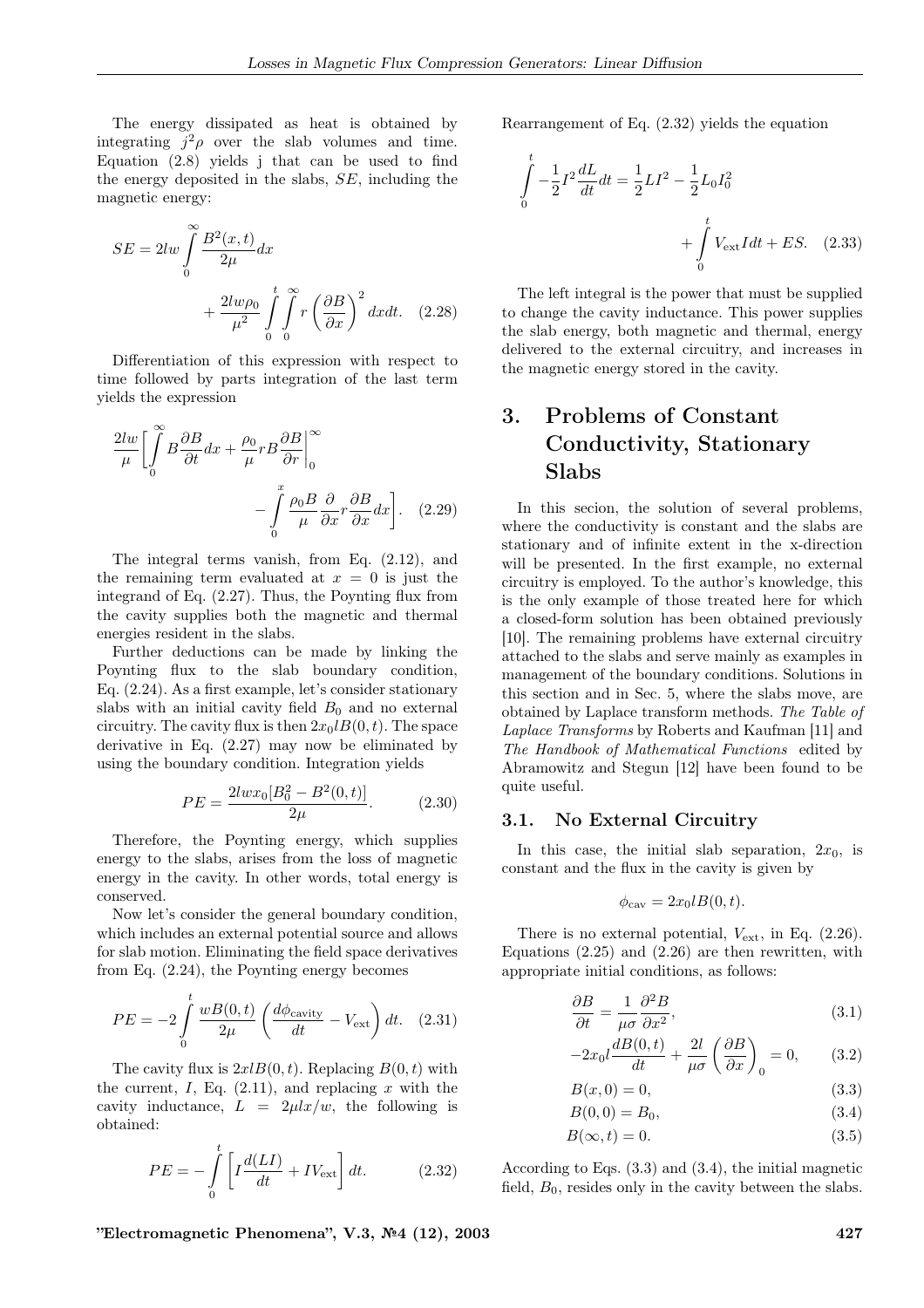From Eq. (2.11), it follows that an initial total current I<sub>0</sub> of magnitude  $-wB_0/\mu$  flows on the inner slab surfaces.

When the current  $I$  is used as the dependent variable, it is normally assumed to be positive. In this example, the magnetic field is taken as the dependent variable and the sign of the fields will be that of  $B_0$ . No confusion should arise as long as it is recognized that the signs of the current densities, electric fields, and total current, if needed, must carry signs opposite to that of  $B_0$ .

Before solving Eqs.  $(3.1)$ – $(3.5)$ , it should be pointed out that the boundary condition, Eq. (3.2), is equivalent to stating that the rate at which magnetic energy leaves the cavity is given by the Poynting flux into the cavity walls. The magnetic energy in the cavity is given by

$$
\varepsilon_{\text{cav}} = \frac{B_0^2(0, t)}{2\mu} \cdot 2x_0 lw
$$

and its rate of leakage is then

$$
\frac{d\varepsilon_{\text{cav}}}{dt} = \frac{B_0(0,t)}{\mu} \frac{\partial B(0,t)}{\partial t} \cdot 2x_0 dw.
$$

The Poynting flux into the two walls,  $2lw(EH)_0$ , from Eq.  $(2.8)$ , is then

$$
(EH)_0 \cdot 2lw = \frac{1}{\mu\sigma} \left(\frac{\partial B}{\partial x}\right)_0 \cdot \frac{B(0,t)}{\mu} \cdot 2lw.
$$

Equating these two expressions leads to Eq. (3.2).

To solve Eqs.  $(3.1)$ – $(3.5)$ , let  $\beta(x, s)$  be the Laplace transform of  $B(x, t)$ :

$$
\beta(x,s) = \int_{0}^{\infty} e^{-st} B(x,t) dt.
$$
 (3.6)

Multiplication of Eq.  $(3.1)$  by  $e^{-st}$  followed by time integration yields

$$
B(x,t)e^{-st}\Big|_0^{\infty} + s \int_0^{\infty} e^{-st}B(x,t)dt
$$
  
= 
$$
\frac{1}{\mu\sigma} \frac{d^2}{dx^2} \int_0^{\infty} B(x,t)e^{-st}dt.
$$

Using Eq. (3.3), the following expression is obtained

$$
\frac{d^2\beta}{dx^2} = \mu \sigma s \beta.
$$
 (3.7)

Multiplication of Eq. (3.2) by  $e^{-st}$  followed by time integration yields

$$
-2x_0l\left[B(0,t)e^{-st}\Big|_0^\infty + s\int_0^\infty B(0,t)e^{-st}dt\right] + \frac{2l}{\mu\sigma}\frac{d}{dx}\int_0^\infty B(x,t)e^{-st}dt\Big|_{x=0} = 0.
$$
 (3.8)

Thus, with Eq. (3.4), the inner boundary condition becomes

$$
\frac{1}{\mu \sigma x_0} \left( \frac{d\beta}{dx} \right)_0 - s\beta(0, s) + B_0 = 0. \tag{3.9}
$$

Eq. (3.5) yields the result that  $\beta(\infty, s) = 0$ . The solution to Eq. (3.7) satisfying this condition is

$$
\beta(x,s) = A(s)e^{-x\sqrt{\mu\sigma s}}.\tag{3.10}
$$

Substitution of Eq. (3.10) into Eq. (3.9) allows one to calculate  $A(s)$ , so that the solution for  $\beta(x, s)$  becomes

$$
\beta(x,s) = \frac{B_0 \exp(-s\sqrt{\mu \sigma s})}{s + \frac{1}{x_0} \sqrt{\frac{s}{\mu \sigma}}}.
$$
\n(3.11)

Thus, the solution for  $B(x, t)$  is given by the inverse transform of  $\beta(x, s)$ :

$$
B(x,t) = L^{-1}[\beta(x,s)]
$$
  
=  $\frac{B_0}{2\pi i} \int\limits_{Br} \frac{\exp(st - x\sqrt{\mu\sigma s})}{s + \frac{1}{x_0}\sqrt{\frac{s}{\mu\sigma}}}$ . (3.12)

Before setting down the solution to this integral, expressions for the flux will be derived first. The flux in the cavity is given by  $2x_0lB(0, t)$ . That in the two slabs is given by  $2l \int_{0}^{\infty}$ 0  $B(x, t)dx$ . Expressions for the flux, using these terms, follow from Eq. (3.12):

$$
\phi_{\text{cav}} = 2x_0 l B_0 \frac{1}{2\pi i} \int_{Br} \frac{e^{st} ds}{s + \frac{1}{x_0} \sqrt{\frac{s}{\mu \sigma}}},\tag{3.13}
$$

$$
\phi_{\text{slabs}} = 2lB_0 \frac{1}{2\pi i} \int_{Br} \frac{e^{st} ds}{\sqrt{\mu \sigma s} \left(s + \frac{1}{x_0} \sqrt{\frac{s}{\mu \sigma}}\right)}.
$$
 (3.14)

The appropriate inverse transforms for these terms are given in Ref. 9 [Eqs. (28) and (30), p. 248]. The solutions are:

$$
B(x,t) = B_0 \exp\left(\frac{x}{x_0} + \frac{t}{\mu \sigma x_0^2}\right)
$$

$$
\times Erfc\left(\frac{1}{x_0}\sqrt{\frac{t}{\mu \sigma}} + \frac{x}{2}\sqrt{\frac{\mu \sigma}{t}}\right), \quad (3.15)
$$

$$
\phi_{\text{cav}} = 2B_0 x_0 l \exp\left(\frac{t}{\mu \sigma x_0^2}\right)
$$

$$
\times Erfc\left(\frac{1}{x_0}\sqrt{\frac{t}{\mu \sigma}}\right), \quad (3.16)
$$

$$
\phi_{\text{slabs}} = 2B_0 x_0 l \left( 1 - \exp\left(\frac{t}{\mu \sigma x_0^2}\right) \right)
$$

$$
\times Erfc\left(\frac{1}{x_0}\sqrt{\frac{t}{\mu \sigma}}\right). \quad (3.17)
$$

428 "Электромагнитные Явления", Т.3, №4 (12), 2003 г.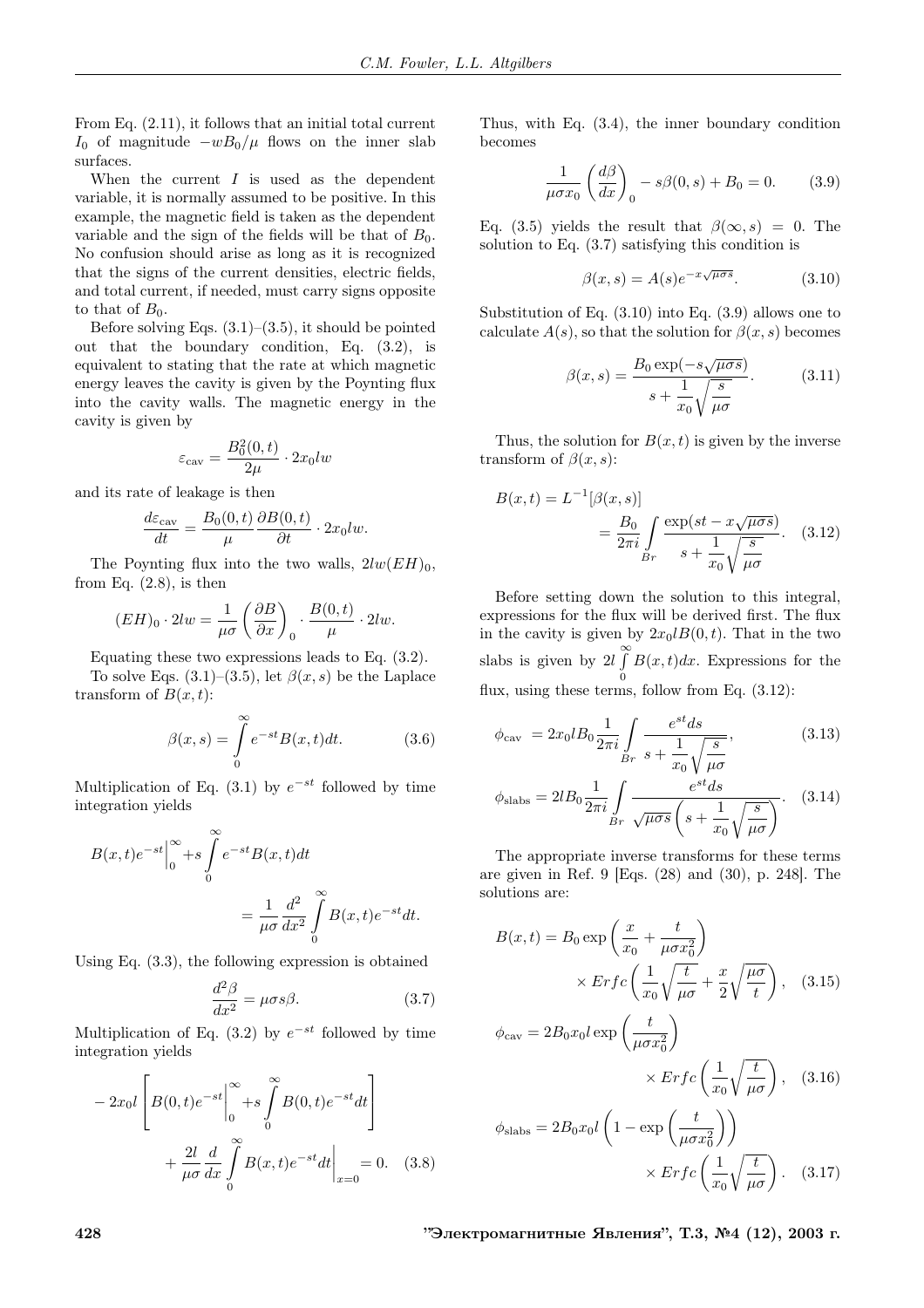

Fig. 3.1. Magnetic field diffusion from a cavity into semi-infinite slabs. Total flux is conserved.

Equations  $(3.16)$  and  $(3.17)$  show that the total flux in the cavity and slabs is conserved (equal to the initial flux  $2B_0x_0l$ , as it should be. Had the slab thickness,  $\lambda$ , been finite, then, even though  $B(\lambda, t) = 0$  the space derivative there would not vanish. Flux would leak out of this boundary according to Eq. (3.15) and the total flux in the cavity and slabs would not be conserved. Incidentally, that flux is conserved may be shown directly without obtaining the complete solutions of Eqs.  $(3.15)$ – $(3.17)$ . By simply adding Eqs. (3.14) and (3.15), manipulation of the integrand leads to an elementary transform that gives the total flux as simply  $2x_0lB_0$ , which is also the initial flux.

Equation (3.15) can be rewritten in terms of normalized space and time parameters,  $z$  and  $\tau$ :

$$
z = \frac{x}{x_0}, \qquad \tau = \frac{1}{x_0} \sqrt{\frac{t}{\mu \sigma}}, \tag{3.18}
$$

to yield

$$
\frac{B(z,\tau)}{B_0} = \exp(z+\tau^2)Erfc\left(\tau + \frac{z}{2\tau}\right). \tag{3.19}
$$

Plots of  $B(z, \tau)/B_0$  are given in Fig. 3.1 for both cavity and slab positions for various values of  $\tau$  by using tabulated values of the complementary error function.

Some ideas about the flux leakage rates may be obtained as follows. Generally speaking, slab conductors have conductivities of order  $3 \div 5 \times$  $10<sup>7</sup>$  mho/m and the cavity has dimensions on the order of some centimeters. Times of interest are usually in the microsecond range. Letting  $\sigma = 4 \times 10^7$ ,  $x_0 =$ 0.05 m, and  $t = 50 \mu s$ , it is found that  $\tau = 0.02$ . From Fig. 3.1, it can be seen that very little flux has leaked out of the cavity at this time. If the cavity were only 2 cm wide  $(x_0 = 0.01 \text{ m})$ , than at a time of 200  $\mu$ s,  $\tau$ would equal 0.2 and, thus, approximately 20 % of the flux would have leaked into the slabs from the cavity.

The slab skin depth,  $D_{sk}$ , can also be obtained from Fig. 3.1 in terms of the cavity fields. Since total flux is conserved,  $2x_0B_0 = (2x_0 + 2D_{sk})B$ , and

$$
D_{sk} = x_0 \left(\frac{B_0}{B} - 1\right).
$$

For small values of time, expansion of Eq. (3.19) shows that  $B(0,t)/B_0 = 1 - 2\tau/\sqrt{\pi}$ . For large values of time, the asymptotic expansion, from Ref. 10 [Eq. (7.1.23), p. 298], is  $B(0, \tau)/B_0 = 1/\tau \sqrt{\pi}$ . With Eq. (3.18), the skin depth becomes

$$
D_{sk} = 2\sqrt{\frac{t}{\pi\mu\sigma}},
$$

when  $t$  is small and

$$
D_{sk} = \pi \sqrt{\frac{t}{\pi \mu \sigma}},
$$

when  $t$  is large.

### 3.2. External Inductance,  $L_1$

In this example, an external load of fixed inductance  $L_1$  is connected across the slab outputs, such as shown in Fig. 1.2. The external potential across this inductance is given by

$$
\frac{d}{dt}(L_1I) = L_1 \frac{dI}{dt}.
$$
\n(3.20)

Here,  $I$  is the total current flowing through the slabs and external circuit. The equations are again formulated in terms of magnetic fields. Using Eq. (2.11), the external potential becomes

$$
V_{L_1} = V_{\text{ext}} = -\frac{wL_1}{\mu} \frac{dB(0, t)}{dt}.
$$
 (3.21)

Substitution of this expression into Eq. (2.26) gives

$$
-2x_0 l \frac{dB(0,t)}{dt} + \frac{2l}{\mu \sigma} \left(\frac{\partial B}{\partial x}\right)_0
$$

$$
-\frac{wL_1}{\mu} \frac{dB(0,t)}{dt} = 0. \quad (3.22)
$$

This equation replaces Eq. (3.2) of the previous example for the inner slab boundary condition. The other equations of the set, Eqs.  $(3.1)$ – $(3.5)$ , remain the same. The solution to the problem proceeds exactly as before except for calculation of the coefficient  $A(s)$  in Eq. (3.10), which is now obtained from Eq. (3.22). The solution for  $A(s)$  differs only in that the parameter  $1/\mu \sigma x_0$  is changed. Previously, it was obtained from Eq. (3.8), from the ratio of the terms  $2l/\mu\sigma$  and  $2x_0l$ .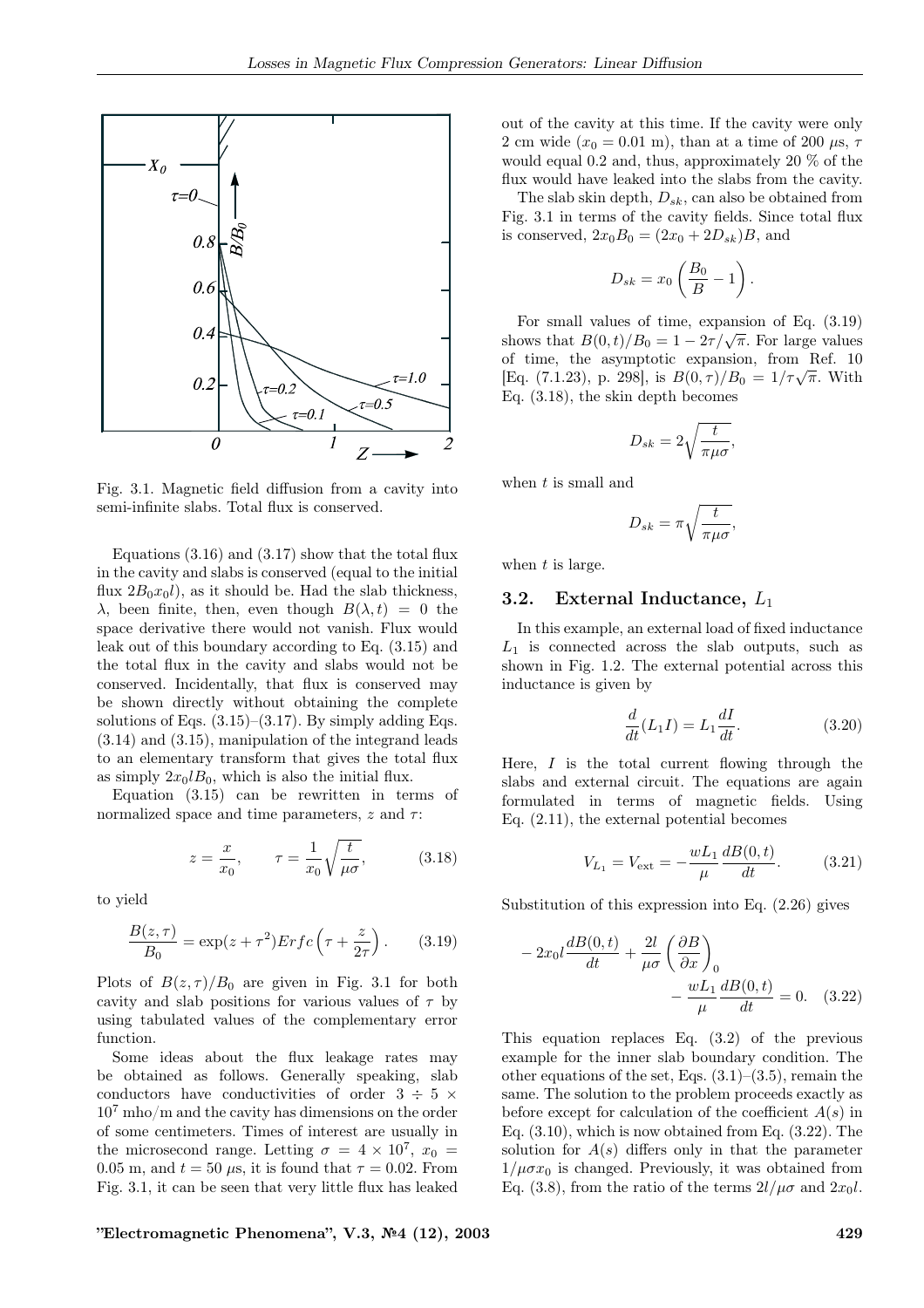In this example, it is obtained from the ratio of  $2l/\mu\sigma$ and  $(2x_0l+wL_1/\mu)$ . Noting that the cavity inductance is  $L_0 = 2\mu x_0 l/w$  the following solutions for  $A(s)$  and  $B(x, t)$  can be obtained:

$$
A(s) = \frac{B_0}{s + \frac{L_0}{L_1 + L_0} \frac{1}{x_0} \sqrt{\frac{s}{\mu \sigma}}} \tag{3.23}
$$

and

$$
B(x,t) = \frac{B_0}{2\pi i} \int\limits_{Br} \frac{\exp(st - \sqrt{\mu \sigma s}x)}{s + \frac{L_0}{L_1 + L_0} \frac{1}{x_0} \sqrt{\frac{s}{\mu \sigma}}} ds. \quad (3.24)
$$

The solutions, Eqs.  $(3.15)$ – $(3.17)$ , obtained from the preceding example may have been obtained directly by the replacement of  $x_0$  by  $x_0[(L_0 + L_1)/L_0]$ . Thus, the normalized solutions, Eq. (3.19), can be used for the slab fields (and the cavity field,  $z = 0$ ), by setting

$$
z = \frac{x}{x_0(L_0 + L_1)/L_0},
$$
  
\n
$$
\tau = \frac{\sqrt{t/\mu\sigma}}{x_0(L_0 + L_1)/L_0}.
$$
\n(3.25)

It is seen from Eq. (3.25) that the addition of the external inductance to the cavity has the effect of lowering  $\tau$ . Thus, the flux leakage rate from the cavity is reduced by the addition of an external inductance. This is not surprising since the external inductance carries the same current as the slabs and therefore functions as a ballast.

Finally, it is noted that the conservation of flux in the system must now include that in the external inductance in addition to that in the cavity and slabs. Using the proportionality of current and cavity field, the initial flux in the system is

$$
\phi_0 = (L_0 + L_1) \frac{w}{\mu} B_0.
$$
 (3.26)

At later times, the flux in the cavity, slabs, and external inductance is

$$
\phi(t) = 2lx_0B(0, t) + 2l \int_{0}^{\infty} B(x, t)dx + \frac{w}{\mu}L_1B(0, t). \quad (3.27)
$$

Using Eqs. (3.13) and (3.14) and replacing  $x_0$  with  $x_0[(L_0 + L_1)/L_0]$ , the following is obtained:

$$
\phi(t) = B_0 \left( 2x_0 l + \frac{wL_1}{\mu} \right)
$$
  
 
$$
\times \frac{1}{2\pi i} \int_{Br} \frac{e^{st}}{s + \frac{L_0}{L_1 + L_0} \frac{1}{x_0} \sqrt{\frac{s}{\mu \sigma}}} ds + 2B_0 l
$$

$$
\times \frac{1}{2\pi i} \int_{Br} \frac{e^{st}}{\left(s + \frac{L_0}{L_1 + L_0} \frac{1}{x_0} \sqrt{\frac{s}{\mu \sigma}}\right) \sqrt{\mu \sigma s}} ds
$$
  
\n
$$
= \frac{B_0 w}{\mu} \cdot \frac{1}{2\pi i} \int_{Br} \frac{e^{st}}{s + \frac{L_0}{L_1 + L_0} \frac{1}{x_0} \sqrt{\frac{s}{\mu \sigma}}} ds
$$
  
\n
$$
\times \left(L_0 + L_1 + \frac{2l\mu x_0}{x_0 w \sqrt{\mu \sigma s}}\right),
$$
  
\n
$$
\phi(t) = \frac{B_0 w}{\mu} (L_0 + L_1) \cdot \frac{1}{2\pi i} \int_{B_r} \frac{e^{st}}{s} ds
$$
  
\n
$$
= \frac{B_0 w}{\mu} (L_0 + L_1).
$$

As is will known, the value of the integral along the Bromwich contour is  $2\pi i$ . Thus, the total flux at any time equals the initial flux of Eq. (3.26). With this result, the skin depth can be obtained from Eq.  $(3.27)$ , since the integral term is equal to  $2D_{sk}B(0, t)$ :

$$
D_{sk} = x_0 \left(\frac{B_0}{B(0,t)} - 1\right) \frac{L_0 + L_1}{L_1}
$$

.

Equations  $(3.19)$  and  $(3.25)$  show that the skin depth for both very small and very large values of time are the same as those given in Sec. 3.1, where there was no external inductance. However, since the values of  $\tau$  are smaller in the present case, the cavity field has not decreased as much in the same time.

# 3.3. External Inductance and Resistance

Figure 1.2 again serves as a schematic for this situation, with the conducting slabs taken as stationary and of infinite thickness. As before, an initial surface current  $I_0$  of magnitude –  $B_0(w/\mu)$  flows through the slabs and external circuitry, which now includes the resistance  $R$  in addition to the inductance  $L_1$  of the previous example.

The term  $V_{\text{ext}}$  of Eq. (2.24) must now include the IR potential drop as well as the term  $L_1(dI/dt)$  used in the previous example. Again, I is eliminated through the use of Eq. (2.11) and the boundary condition is written in terms of the cavity field,  $B(0, t)$ . Equation (2.24) becomes

$$
-2x_0 l \frac{dB(0,t)}{dt} + \frac{2l}{\mu\sigma} \left(\frac{\partial B}{\partial x}\right)_0
$$

$$
-R\frac{w}{\mu}B(0,t) - \frac{w}{\mu}L_1 \frac{dB(0,t)}{dt} = 0. \quad (3.29)
$$

Using the expression  $L_0 = 2x_0\mu l/w$  for the cavity inductance, the above equation can be rearranged as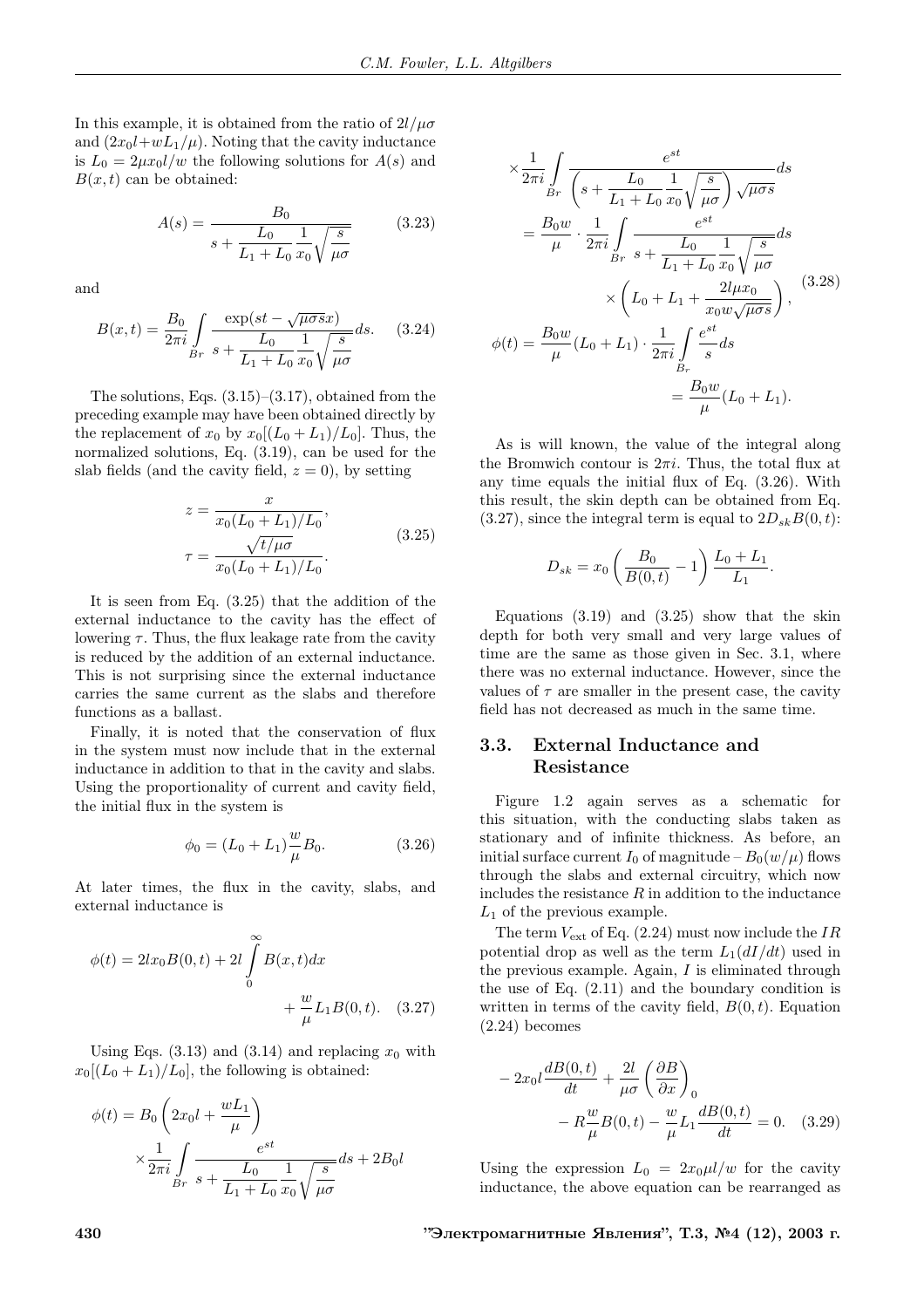follows:

$$
-\frac{dB(0,t)}{dt} - \frac{R}{L_0 + L_1}B(0,t)
$$

$$
+\frac{L_0}{L_0 + L_1} \cdot \frac{1}{\mu \sigma x_0} \left(\frac{\partial B}{\partial x}\right)_0 = 0. \quad (3.30)
$$

Except for Eq. (3.2), which this equation replaces, the set of Eqs.  $(3.1)$ – $(3.5)$  remains the same. The solution proceeds as in Sec. 3.1 and  $A(s)$  is determined from the transform of Eq. (3.30). This transform is obtained as before, by multiplying the equations by  $e^{-st}$  and integrating over time:

$$
-\int_{0}^{\infty} e^{-st} \frac{dB(0, t)}{dt} dt - \frac{R}{L_0 + L_1} \int_{0}^{\infty} e^{-st} B(0, t) dt
$$

$$
+\frac{L_0}{L_1 + L_0} \cdot \frac{1}{\mu \sigma x_0} \frac{\partial}{\partial x} \int_{0}^{\infty} B(x, t) e^{-st} dt \Big|_{0} = 0. \quad (3.31)
$$

The result is, with Eq. (3.4),

$$
\frac{L_0}{L_0 + L_1} \cdot \frac{1}{\mu \sigma x_0} \left(\frac{\partial \beta}{\partial x}\right)_0
$$
  
=  $\beta \left(s + \frac{R}{L_0 + L_1}\right) - B_0.$  (3.32)

Substitution of Eq. (3.10) into this expression allows one to determine  $A(s)$ :

$$
A(s) = \frac{B_0}{s + \frac{R}{L_0 + L_1} + \frac{L_0}{L_0 + L_1} \frac{1}{x_0} \sqrt{\frac{s}{\mu \sigma}}}.
$$
 (3.33)

The solution for  $B(x, t)$  then becomes

$$
B(x,t) = L^{-1}[A(s) \exp(-\sqrt{\mu \sigma s}x)]
$$
  
=  $\frac{B_0}{2\pi i} \int_{B_r} \frac{\exp(st - x\sqrt{\mu \sigma s})ds}{s + \frac{R}{L_0 + L_1} + \frac{L_0}{L_0 + L_1} \frac{1}{x_0} \sqrt{\frac{s}{\mu \sigma}}}$ . (3.34)

When  $R = 0$ , note that this equation correctly reduces to Eq. (3.24), which is the solution for the case when the external load is purely inductive.

Usually, the total current flowing in the system is of most interest, which can be written in terms of the cavity field,  $B(0, t)$ :

$$
I(t) = I_0 \frac{1}{2\pi i}
$$
  
\$\times \int\_{B\_r} \frac{1}{s + \frac{R}{L\_0 + L\_1} + \frac{L\_0}{L\_0 + L\_1} \frac{1}{x\_0} \sqrt{\frac{s}{\mu \sigma}}} ds. \quad (3.35)\$

Equation (3.35) can be reduced to an integral form as follows. Note that the function whose inverse

 $"Electromagnetic Phenomena", V.3, N<sup>2</sup>4 (12), 2003$  431

transform that is now sought is the reciprocal of a quadratic function in  $s^{1/2}$ :

$$
g(s^{1/2})
$$
  
= 
$$
\frac{I_0}{(s^{1/2})^2 + \frac{R}{L_0 + L_1} + \frac{L_0}{L_0 + L_1} \frac{(s^{1/2})}{x_0 \sqrt{\mu \sigma}}}.
$$
 (3.36)

According to Ref. 9 [Eq.  $(29)$ , p. 171], if  $f(u)$  is the inverse transform of  $q(s)$ , then the inverse transform of  $g(s^{1/2})$  is given as follows:

$$
L^{-1}[g(s^{1/2})] = \frac{1}{2\sqrt{\pi t^3}} \int_{0}^{\infty} u e^{-u^2/4t} f(u) du.
$$
 (3.37)

The function  $f(u)$  is now the inverse transform of a simple rational expression:

$$
f(u) = \frac{I_0}{2\pi i} \int_{B_r} \frac{\exp(su)}{s^2 + \alpha s + \beta} ds,
$$
 (3.38)

where

$$
\alpha = \frac{L_0}{L_0 + L_1} \frac{1}{x_0 \sqrt{\mu \sigma}},
$$
  

$$
\beta = \frac{R}{L_0 + L_1}.
$$
 (3.39)

The roots of the quadratic  $s^2 + \alpha s + \beta$  for typical plate generators will be complex. For example, if  $L_0 =$ 0.09  $\mu$ H,  $L_1 = 0.01 \mu$ H,  $x_0 = 0.05 \text{ m}, \sigma = 10^7 \text{ mho/m}$ , and  $R = 0.001 \Omega$ , then  $\alpha = 5$  and  $\beta = 10^4$  and the discriminant  $\alpha^2/4 - \beta$  is negative. From Ref. 9 [Eq. (152), p. 199], one obtains

$$
f(u) = I_0 \exp(-\alpha u/2) \frac{\sin\left[u\left(\beta - \frac{\alpha^2}{4}\right)^{1/2}\right]}{\left(\beta - \frac{\alpha^2}{4}\right)^{1/2}}.
$$
 (3.40)

From Eq. (3.37), one obtains

$$
I(t) = \frac{I_0}{2t^{3/2} \left[ \pi \left( \beta - \frac{\alpha^2}{4} \right) \right]^{1/2}}
$$
  
\$\times \int\_0^\infty u du \exp(-u^2/4t - (\alpha u/2))\$  
\$\times \sin \left[ u \left( \beta - \frac{\alpha^2}{4} \right)^{1/2} \right].\$ (3.41)

Note that if the slabs were perfectly conducting,  $\sigma \rightarrow$  $\infty$ , then  $\alpha = 0$ . Under these conditions, Eq. (3.41) reduces to

$$
I(t) = \frac{I_0}{2t^{3/2}\sqrt{\beta\pi}} \int_0^\infty u du e^{-u^2/4t} \sin\sqrt{\beta}u,
$$
  
for  $\sigma = \infty$ . (3.42)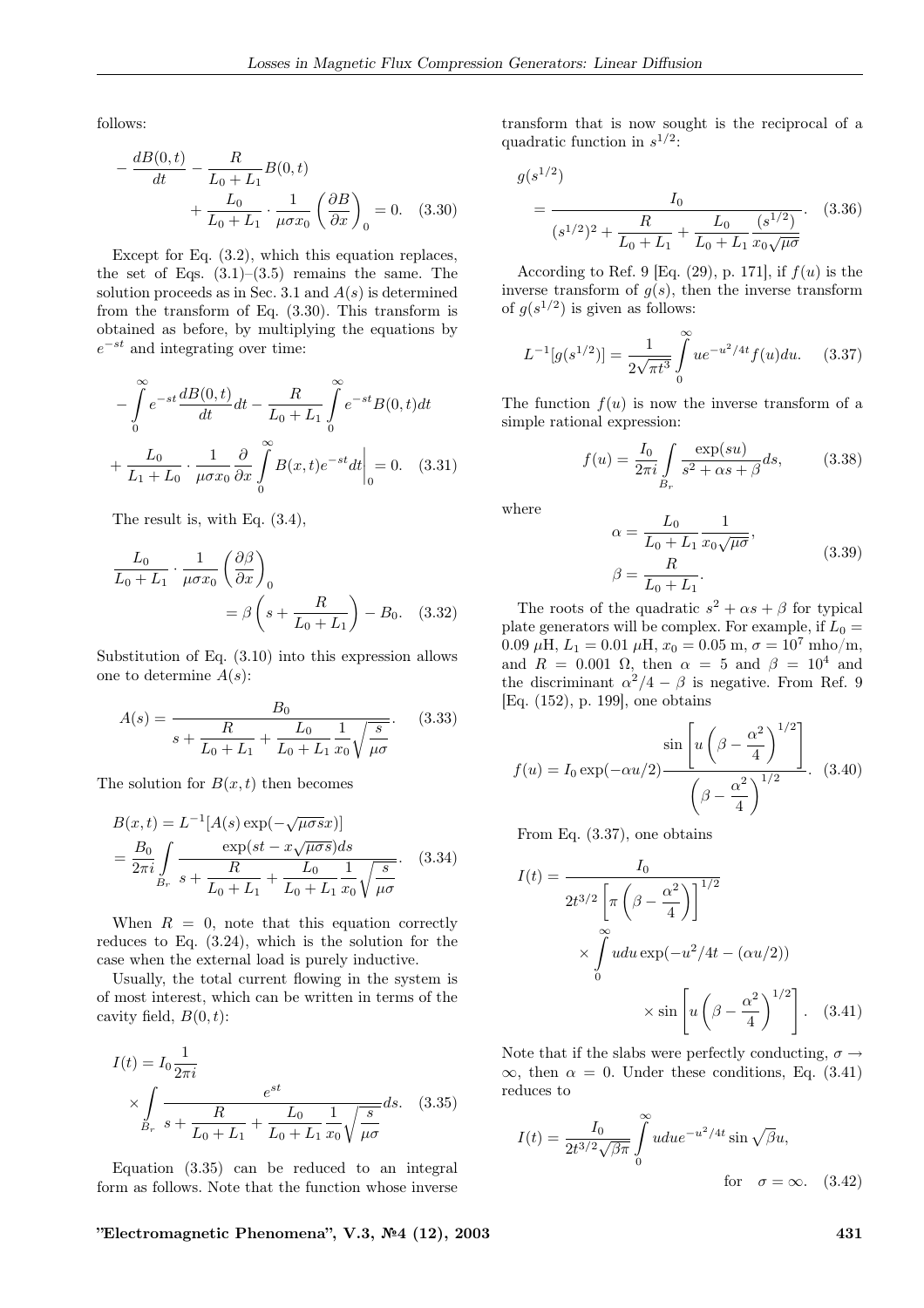Integrating by parts and with the help of Ref. 10 [Eq. (7.4.6), p. 302], this expression is shown to reduce to the following form:

$$
I(t) = I_0 e^{-\beta t} \equiv I_0 e^{-Rt/(L_0 + L_1)},
$$
  
for  $\sigma = \infty.$  (3.43)

This is the elementary solution obtained for the current decay in a circuit of resistance R and inductance  $L_0 + L_1$ , as expected, since the perfect conductivity of the slabs prevents field diffusion into them and the cavity then behaves as a pure inductance of value  $L_0$ . Incidentally, Eq. (3.43) follows immediately from Eq. (3.35) when the conductivity is infinite.

Equation (3.41) can be expressed in terms of tabulated functions as follows. For convenience,  $\gamma$  is temporarily set equal to  $(\beta - \alpha^2/4)^{1/2}$  and Eq. (3.41) is integrated by parts to give

$$
I(t) = \frac{t_0}{\gamma \sqrt{\pi t}} \int_0^\infty \exp(-(u^2/4t) - (\alpha u/2)) du
$$

$$
\times \left( -\frac{\alpha}{2} \sin \gamma u + \gamma \cos \gamma u \right) \quad (3.44)
$$

From Ref. 9 [Eq. (7.4.2), p. 302], one obtains

$$
\int_{0}^{\infty} \exp(-(ay^2 + 2by))dy = \frac{1}{2}\sqrt{\frac{\pi}{a}}e^{b^2/a}Erfc\left(\frac{b}{\sqrt{a}}\right),\,
$$
  
when  $Rla > 0.$  (3.45)

Upon replacing  $sin(\gamma u)$  and  $cos(\gamma u)$  with their exponential equivalent expressions, Eq. (3.44) can be put in the form of two definite integrals having the form of Eq. (3.45), with complex coefficients, b. Thus,

$$
I(t) = \frac{I_0}{2\gamma} \left[ \left( \gamma + \frac{i\alpha}{2} \right) e^{t[(\alpha/2) - i\gamma]^2} \times Erfc\sqrt{t} \left( \frac{\alpha}{2} - i\gamma \right) + C.C. \right].
$$
 (3.46)

This reduces to the following:

$$
I(t) = \frac{I_0}{2\gamma\sqrt{t}} \left[ z e^{-z^2} Erfc(-iz) + C.C. \right], \quad (3.47)
$$

where

$$
z = \sqrt{t} \left(\gamma + \frac{\alpha i}{2}\right)
$$

$$
\equiv \left[\left(\beta - \frac{\alpha^2}{4}\right)^{1/2} + i\frac{\alpha}{2}\right] \sqrt{t}.\quad(3.48)
$$

From Ref. 10 [Eq. (7.1.3), p. 297], note first that Eq.  $(3.47)$  can be expressed in terms of a function  $w(z)$ related to error functions with complex arguments. This function is also tabulated in Ref. 10 [Table 7.9, p. 325]. Finally, the solution is

$$
I(t) = \frac{I_0}{\gamma \sqrt{t}} R l[zw(z)].
$$
\n(3.49)

If the slabs are perfectly conducting,  $\alpha = 0, \gamma = \sqrt{\beta},$ and  $z = \sqrt{\beta t}$  is real. From Ref. 10 [Eq. (7.1.2), p. 297], the result given in Eq. (3.43) is obtained again for this limiting case.

It can be shown that when  $\alpha^2 \ll \beta$ , i.e., the slabs are very good conductors, then the diffusion effects are small and  $I(t)$ , given by Eq. (3.49), is approximately that given in Eq. (3.43). When  $\alpha^2$  is comparable to  $\beta$  (poor slab conductivity or slab dimensions are very small), then diffusion effects perturb seriously the lumped parameter solution, Eq. (3.43). As an example, consider the following parameters:  $\beta = 10^4$ ,  $\alpha = 120$ , and  $t = 10^{-4}\tau$ . The lumped parameter solution of Eq. (3.43) becomes

$$
\frac{I(\tau)}{I_0} = e^{-\tau}.
$$
 (3.50)

The solution with diffusion taken into account reduces to

$$
\frac{I(\tau)}{I_0} = RI
$$
  
 
$$
\times \left\{ \frac{1}{0.8} (0.8 + 0.6i) w [\sqrt{\tau} (0.8 + 0.6i)] \right\}.
$$
 (3.51)

These two solutions, the latter obtained from the Tables in Ref. 10, are compared in Fig. 3.2 together with a few additional points calculated from Eq. (3.49) that show how the solution approaches the lumped parameter solutions as the slab conductivity increases.

#### 3.4. External Capacitance

Figure 1.2 serves as a sketch to illustrate this example. As before, the slabs are stationary and are of infinite extent in the  $x$ -direction. Here, the external load is a capacitor with capacitance  $C$  and initial voltage  $V_0$ . Unlike the preceding examples, current starts to flow through the system only after C is switched into the circuit at time  $t = 0$ . The external potential,  $V_{\text{ext}}$ , of Eq.  $(3.36)$  becomes

$$
V_{\text{ext}} = V_0 + \frac{1}{C} \int_{0}^{t} I dt.
$$
 (3.52)

Replacing the external current by the cavity field, the boundary condition, Eq. (2.26), which replaces Eq.  $(3.2)$  of example  $(3.1)$ , becomes

$$
-2x_0 l \frac{dB(0,t)}{dt} + \frac{2l}{\mu\sigma} \left(\frac{\partial B}{\partial x}\right)_0
$$

$$
+V_0 - \frac{w}{\mu C} \int_0^t B(0,t)dt = 0. \quad (3.53)
$$

432 "Электромагнитные Явления", Т.3, №4 (12), 2003 г.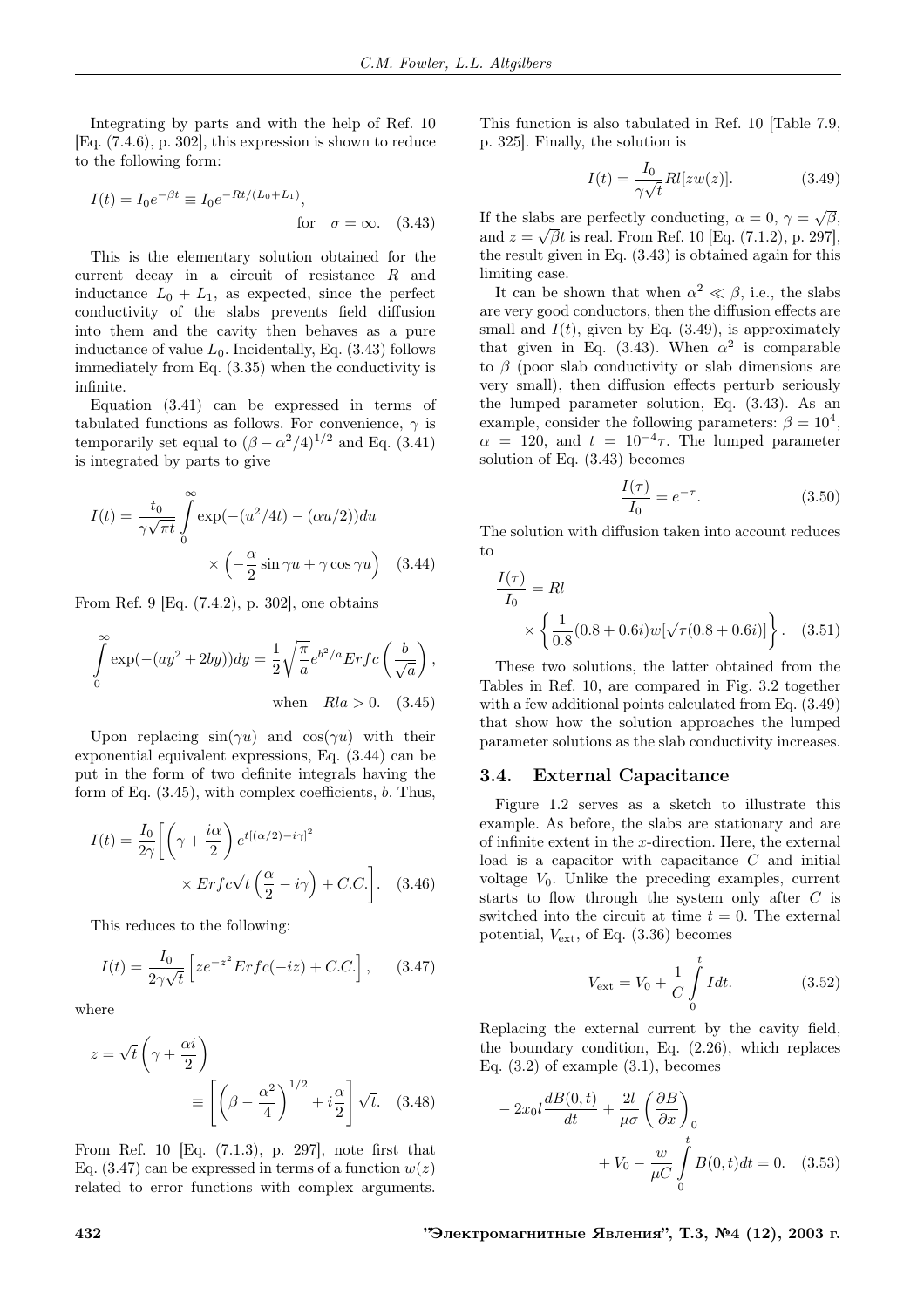$10$ 



Fig. 3.2. Current decay in an external circuit connected to a slab-bounded cavity showing the influence of diffusion. The upper curve is a lumped parameter solution without diffusion.

Equation (3.4) is simplified since the initial cavity field is zero. With this condition, the Laplace transform of Eq. (3.53) becomes (with the help of Ref. 9 [Eq. (41), p. 7,  $n = 1$ ]

$$
-2x_0s l\beta(s,0) + \frac{2l}{\mu\sigma} \left(\frac{\partial\beta}{\partial x}\right)_0
$$

$$
+ \frac{V_0}{s} - \frac{w\beta(0,s)}{\mu Cs} = 0. \quad (3.54)
$$

As before, from Eqs.  $(3.1), (3.3),$  and  $(3.5),$  the acceptable solution for  $\beta(x, s)$  is given by Eq. (3.10), where  $A(s)$  is now determined from Eq. (3.54), and  $\beta(x, t)$  becomes

$$
\beta(x,s) = \frac{V_0 e^{-\sqrt{\mu \sigma s x}}}{2x_0 l s^2 + \frac{2l}{\sqrt{\mu \sigma}} s^{3/2} + \frac{w}{\mu C}}.
$$
\n(3.55)

 $B(x, t)$  is then

$$
B(x,t) = L^{-1}[\beta(x,s)]
$$
  
=  $\frac{V_0}{2\pi i} \int_{B_r} \frac{\exp(st - x\sqrt{\mu\sigma s})}{2x_0 ds^2 + \frac{2l}{\sqrt{\mu\sigma}} s^{3/2} + \frac{w}{\mu C}} ds.$  (3.56)

The expression for the total current in the system,  $I(t) = -(w/\mu)B(0, t)$ , becomes, with use of the expression  $L_0 = 2\mu x_0 l/w$ ,

$$
I(t) = -\frac{V_0}{L_0}
$$
  
 
$$
\times \frac{1}{2\pi i} \int_{B_r} \frac{e^{st}}{s^2 + \frac{1}{x_0\sqrt{\mu\sigma}}s^{3/2} + \frac{1}{L_0C}} ds. \quad (3.57)
$$

It is of interest to compare this result with the corresponding lumped parameter solution with a resistance  $R$  in the circuit:

$$
I(t) = -\frac{V_0}{L_0} \frac{1}{2\pi i} \int_{B_r} \frac{e^{st}}{s^2 + \frac{R}{L_0} s + \frac{1}{L_0 C}} ds.
$$
 (3.58)

The well-known solution of Eq. (3.58) is

$$
I(t) = -\frac{V_0}{L_0 \omega} e^{-(R/2L_0)t} \sin \omega t, \qquad (3.59)
$$

where

$$
\omega = \left[\frac{1}{L_0C} - \left(\frac{R}{2L_0}\right)^2\right]^{1/2}.
$$

Equations (3.57) and (3.58) become identical when the circuits are lossless,  $\sigma = \infty$  and  $R = 0$  the solution. from Eq. (3.59), reduces to

$$
I(t) = -V_0 \sqrt{\frac{C}{L_0}} \sin \omega t, \qquad (3.60)
$$

where

 $\omega = \sqrt{L_0 C}$ , where  $\sigma = \infty$ .

When the conductivity is large, the resistive terms in Eq.  $(3.57)$  should be small and the poles of s are in magnitude close to  $\omega$ . Upon comparison with Eq. (3.58), it is expected that the term  $\omega^{1/2}/x_0\sqrt{\mu\sigma}$  will be somewhat comparable to the term  $R/L_0$ , where  $R$  is an effective resistance for the slab. If the slab resistance is expressed in terms of an effective skin depth,  $\tau_{\text{eff}}$ , then it can be shown that

$$
\tau_{\text{eff}} = (\mu \sigma \omega)^{-1/2}.
$$
 (3.61)

This expression agrees with the classical skin depth for an oscillating boundary field of frequency  $\omega$  within a factor  $\sqrt{2}$ .

Equation (3.57) can be expressed analytically, but the solution requires that the roots be obtained in terms of the quartic expression (in  $s^{1/2}$ ) in the denominator of the integral. The algebra required to do this is extensive and it has not been done. However, some solutions that were obtained by numerical techniques will be given in future papers.

# 4. Lumped Parameter Solution

Flux compression problems are usually solved by using of lumped circuit parameters. Diffusion effects

 $"Electromagnetic Phenomena", V.3, N<sup>6</sup>4 (12), 2003$  433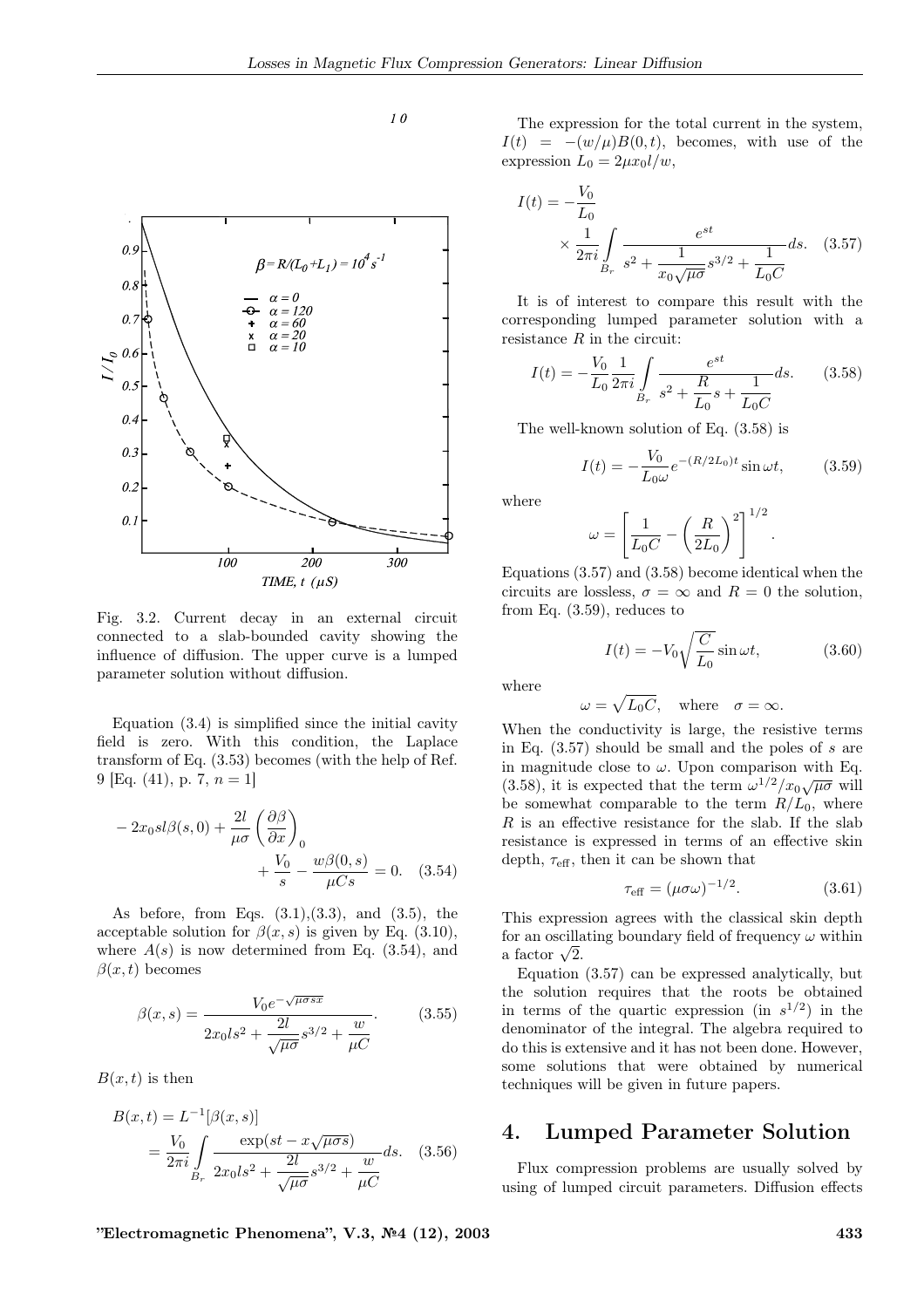

Fig. 4.1. Two ways of producing flux in a conductorbounded cavity: (a) by discharging a current directly through the conductors and (b) from an external magnetic field source.

are approximated by adding external resistances and inductances that are treated as loss terms. A fairly detailed account of this treatment may be found in Ref. 1.

Some of these solutions for the plate generator will now be considered. There are two objectives to this study. The first objective is to introduce the techniques required to obtain the boundary equations for moving slabs. These techniques will also be applied to the diffusion treatment of moving slabs given in Sec. 5.

The second objective is to compare solutions to the plate generator problem when the initial cavity flux is obtained from (a) an initial current flowing through the system or when it is obtained from (b) a magnetic field derived from external sources. The solutions differ somewhat and the difference also carries over to the diffusion treatment of the same problems except with moving slabs, as will be pointed out in Sec. 5.

### 4.1. Initial Flux and Circuit Equations

Figure 4.1 shows the two methods of supplying initial flux to the slab cavity. In both cases, there is an external load consisting of an inductance  $L_1$ and resistance R. In Fig. 4.1a, the initial flux is produced by an initial current,  $I_0$ , flowing through the system. The magnetic field arising from this current,

 $-\mu I_0/w$ , is confined to the slab cavity. In Fig. 4.1b, the initial field,  $B_{10}$ , is impressed on the cavity from an external source. In the diffusion equation solutions to be discussed in Sec. 5, the source must be of infinite extent to be consistent with Maxwell's equations. No initial currents flow in this system. The circuit equations and solutions for both cases are presented in parallel below.

As the slabs start to move inwards, the flux is compressed. In case (a),  $I_0$  increases. In case (b), a current starts to flow through the systems. The circuit equations are obtained from Eq. (2.26). For both cases, the external potentials and flux terms are given by

$$
V_{\text{ext}} = IR + L_1 \frac{dI}{dt},\tag{4.1}
$$

$$
\phi = 2xlB_{\text{cavity}}.\tag{4.2}
$$

For case (a), the cavity field arises solely from the current. In case (b), it arises not only from the current but from the externally impressed field  $B_{10}$ . Thus,

$$
\phi = -\frac{2xl\mu I}{w}L = -I, \text{ case (a), (4.3)}
$$

$$
\phi = 2xl \left(B_{10} - \frac{\mu I}{w}\right) = 2xlB_{10} - LI, \text{ case (b). (4.4)}
$$

Combining these equations with Eq. (4.1), the differential equations for the two cases can be found by using Eq.  $(2.26)$ :

$$
\frac{d}{dt}(LI) + IR + L_1 \frac{dI}{dt} = 0, \qquad I(0) = I_0,
$$
  
case(a), (4.5)

$$
\frac{d}{dt}(LI - 2xlB_{10}) + IR + L_1 \frac{dI}{dt} = 0, \quad I(0) = 0,
$$
  
case(b), (4.6)

Here, diffusion effects must be lumped in with the resistive term, IR.

For purposes of simplification, the initial magnetic field  $B_{10}$  will be replaced by an effective initial current  $I_{10}$ :

$$
I_{10} = -\frac{wB_{10}}{\mu}.\tag{4.7}
$$

Equations  $(4.5)$  and  $(4.6)$  can now be consolidated

$$
\frac{d}{dt}(L + L_1)I + IR = 0, \tI(0) = I_0,
$$
  
case(a), (4.8)

$$
\frac{d}{dt}[(L+L_1)(I+I_{10})] + IR = 0, \quad I(0) = 0,
$$
  
case(b), (4.9)

Although Eq. (4.8) was derived for the slab geometry, it is used in practice for variable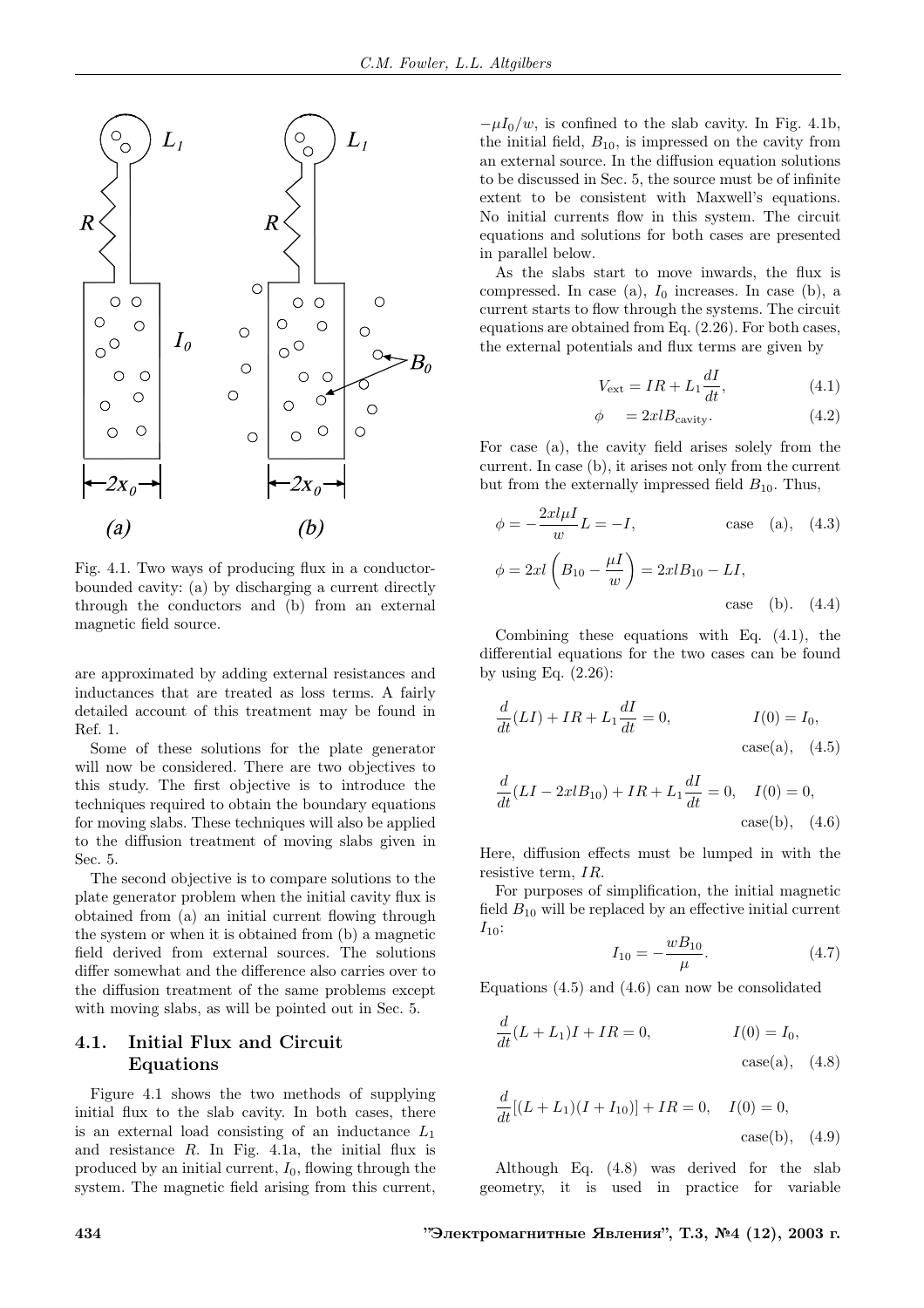inductances,  $L$ , of a general nature. If  $R = 0$ , both equations show immediately that total flux is conserved. If  $R$  and  $L$  are given functions of time, then both Eqs.  $(4.8)$  and  $(4.9)$  may be reduced to quadrature as follows. From Eq. (4.8), one obtains

$$
\frac{d}{dt}[(L+L_1)I] + (L+L_1)I\frac{R}{L+L_1} = 0,
$$
  

$$
I(0) = 0, \quad \text{case(a).} \quad (4.10)
$$

The solution of this equation is

$$
I(t) = \frac{L_0 + L_1}{L + L_1} I_0 \exp\left(-\int_0^t \frac{R}{L + L_1} d\tau\right),\
$$
  
case(a) (4.11)

By adding  $I_{10}R$  to both sides of Eq. (4.9), one obtains

$$
\frac{d}{dt}[(L+L_1)(I+I_{10})]
$$
  
+  $(L+L_1)(I+I_{10})\frac{R}{L+L_1} = I_{10}R,$   
 $I(0) = 0$ , case(b). (4.12)

The solution of this equation is

$$
I + I_{10} = \frac{L_0 + L_1}{L + L_1} I_{10} \exp\left(-\int_0^t \frac{R}{L + L_1} d\tau\right)
$$
  
 
$$
\times \left[1 + \frac{1}{L_0 + L_1} \int_0^t R d\tau \exp\left(\int_0^{\tau} \frac{R}{L + L_1} d\tau\right)\right],
$$
  
 
$$
\cose(b). \quad (4.13)
$$

For case (a), the cavity field is proportional to the current  $I$  flowing through the system. For case  $(b)$ , the cavity field is proportional to  $I+I_{10}$ , although only the current I flows in the external circuit. It is seen that the cavity field amplification for case (b) exceeds that for case (a) by the factor included in the bracketed expression of Eq. (4.13). If there is no resistance in the circuit, the cavity field amplifications are the same. An analogous relationship will be noted in Sec. 5, where the corresponding problem is treated by diffusion methods. Here, one of the problems considered is the determination of the maximum possible field amplification within a cavity (no external inductance). It also turns out that somewhat higher amplifications arise when the initial flux is supplied by an external field instead of from an initial current. The reason for this is clearly associated with the larger resistive losses that occur when the fields arise solely from currents. (There is no resistive loss penalty associated with the initial magnetic field produced by an external source.)

The situation is different for powering the external load,  $L_1$ . Here, there is interest only in the external current, I. For the lossless case,  $R = 0$ , the current I for case (a) exceeds that for case (b) and thus more energy will be delivered to  $L_1$  for this case. The explanation for this is that in case (a), both cavity and load,  $L_1$ , contain initial flux, but in case (b), only the cavity has initial flux.

#### 4.2. Constant Slab Velocity Solution

This section continues by integrating Eq. (4.11) for the special case where  $R$  is constant and the slab plates move with constant velocity  $v$ . The slabs collide at time  $\tau = x_0/v$ , usually called the generator "burnout" time", because flux compression is then finished. The generator inductance for this case is:

$$
L = \frac{\mu l}{w} 2(x_0 - vt) = L_0 \left( 1 - \frac{t}{\tau} \right).
$$
 (4.14)

Substitution of this expression into Eq. (4.11) gives for the current ratio

$$
\frac{I}{I_0} = \frac{1}{\left(1 - \frac{L_0}{L_0 + L_1} \frac{t}{\tau}\right)^{1 - R\tau/L_0}}.
$$
(4.15)

The maximum current multiplication occurs at  $t = \tau$ and is

$$
\frac{I_M}{I_0} = \left(\frac{L_0 + L_1}{L_1}\right)^{1 - R\tau/L_0}.\tag{4.16}
$$

When  $R = 0$ , Eq. (4.16) shows that flux is conserved. When  $R \neq 0$ , Eq. (4.16) shows that maximum current amplification is reduced and that if  $R\tau/L_0 = 1$ , there is no current amplification. If  $R\tau/L_0 > 1$ , the initial current actually decays. A somewhat similar behavior will be exhibited in the analogous diffusion equation solutions. However, note that when the load  $L_1$  gets very small, a legitimate situation in the lumped circuit model, the peak current gets very large when  $R\tau/L_0$  < 1 and, conversely, gets very small when  $R\tau/L_0 < 1$ . This anomaly disappears when diffusion is taken into account.

### 4.3. Constant Slab Velocity; Approximate Diffusion Term

Diffusion into the plates can be approximated, within the framework of the lumped parameter model, by adding a skin layer inductance term that varies as the square root of time:

$$
L(t) = L_0 \left[ 1 - \frac{t}{\tau} + 2a \left( \frac{t}{\tau} \right)^{1/2} \right].
$$
 (4.17)

Here, a is the ratio of skin inductance at burnout to the initial cavity inductance, or equivalently, the skin depth at burnout divided by the initial plate separation.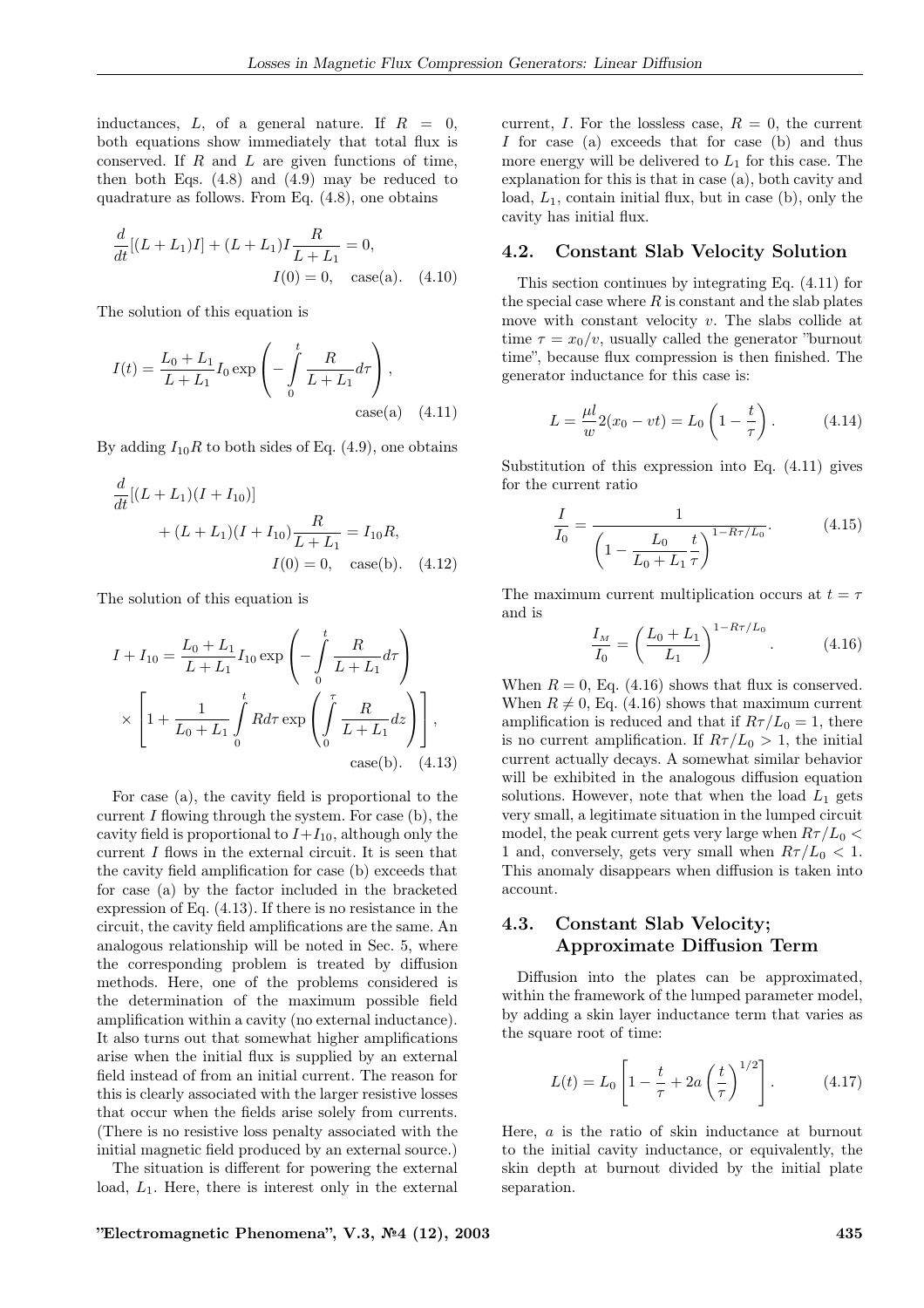

Fig. 4.2. Current gains for a plate generator with resistance. An empirical diffusion term was used for solid curve system.

When the load is a pure resistance,  $R$ , i.e., when  $L_1 = 0$ , and the flux is only from a current, I, the equation for the current is

$$
\frac{d}{dt}(L(t)I) + IR = 0, \quad I(0) = I_0.
$$
\n(4.18)

The solution to this equation is

$$
\frac{I(t)}{I_0} = \left| \frac{1 - T^{1/2}(\sqrt{a^2 + 1} - a)}{1 + T^{1/2}(\sqrt{a^2 + 1} + a)} \right|^{R\tau a/L_0\sqrt{a^2 + 1}}
$$

$$
\times \frac{1}{\left[1 - T + 2aT^{1/2}\right]^{1 - R\tau/L_0}}.
$$
(4.19)

Here, a reduced time variable  $T = t/\tau$ , which at burnout equals one, was used.

The current multiplication to burnout  $(T = 1)$ for the case where  $RT/L_0 = 0.5$  and  $a = 0.1$ is plotted in Fig. 4.2 (solid curve). Note form Eq. (4.17) that the initial inductance is  $L_0$ , which at burnout is  $0.2L_0$ . For comparison purposes, the solution for the corresponding problem with a fixed load inductance, whose solution is given by Eq. (4.15), will be presented. In this case, to make the initial and final inductances the same,  $L_0$  of Eq. (4.15) must be taken as  $0.8L_0$  and  $L_1 = 0.2L_0$  used in Eq. (4.17). It will be noted that the final current amplification is slightly smaller in this case. It is interesting to note that the current actually decreases slightly near the start of compression for the diffusion approximation solution. This happens because the inductance actually increases slightly at early times because the term with the square root of time initially overrides the term linear in time.

# 5. Moving Slabs, Constant Conductivity

In this section, the solutions of several problems where semi-infinite slabs have constant conductivity and move together with constant velocity will be presented. In the first example there is no external load, however, in the remaining examples there are external loads in the circuit. In all cases, an initial current  $I_0$  flows through the circuits. The results obtained for the first problem will be compared with previously published solutions for the case with no external load and with initial flux supplied from an external magnetic field source.

### 5.1. Summary of Previous Work

Paton and Millar [5] obtained the first solution to the moving slab diffusion problem and the subsequent analysis of different problems presented in this section will parallel much of their work. They considered a cavity of total width  $x_0$ , filled with an initial magnetic field  $B_0$ . One slab was stationary and the other slab moved towards the fixed slab with constant velocity v. Both slabs had fixed conductivity, σ. One of their major conclusions was that the maximum magnetic field multiplication,  $B_M/B_0$ , can be expressed in terms of a "magnetic Reynolds" number, R, as follows:

$$
R = \mu \sigma x_0 v \tag{5.1}
$$

and

$$
\frac{B_M}{B_0} = 1 + \frac{R}{8} + \sqrt{\frac{R}{\pi}}.
$$
\n(5.2)

Lehner, Linhart, and Somon [6] published a solution somewhat later which was more amenable to numerical calculation, particularly if the slab walls were of finite thickness instead of being infinitely thick as treated by Paton and Millar and, for the most part, in the analytic solutions given in this paper. They gave the solution for the maximum magnetic field compression,  $B_M/B_0$ , for the following problem. Two infinite slabs initially separated by a distance  $2x_0$ contain an initial magnetic field  $B_0$ . Both slabs move toward each other, each with a constant velocity, v. The maximum compression is again obtained in terms of the magnetic Reynolds number, R:

$$
R = \mu \sigma x_0 v \tag{5.3}
$$

and

$$
\frac{B_M}{B_0} = 1 + \frac{R}{2} + 2\sqrt{\frac{R}{\pi}}.\tag{5.4}
$$

It will be noted that the Reynolds number of Eq.  $(5.3)$  is defined in terms of half the cavity width,  $x_0$ ,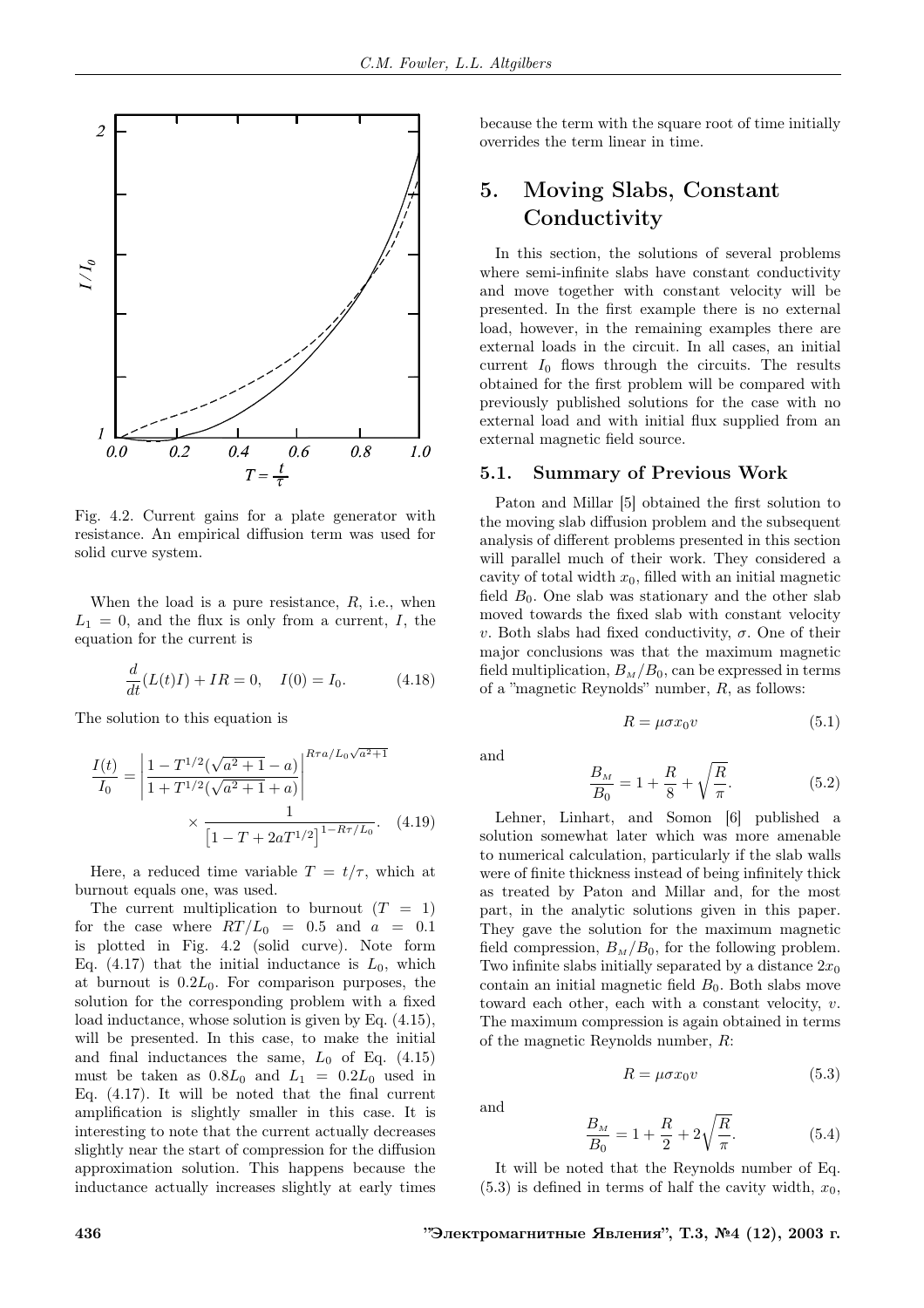and half the relative plate velocity,  $v$ . Had  $R$  been defined in terms of total cavity width,  $2x_0$ , and total relative velocity,  $2v$ , as in Eq. (5.1), then R in Eq. (5.4) would be reduced by a factor of four. The maximum compression predicted by Eq. (5.4) then would be the same as that given by Eq.  $(5.2)$ .

Bichenkov [7] treated the same problem with initial flux being supplied by an initial current instead of an external magnetic field. This is the example treated in Section 5.2 of this report. The limiting compression ratio given is equivalent to our Eq. (5.25), although Bichenkov uses a parameter that is the inverse square of our Reynold's number. However, no external loads were attached to the generator, which is the point of departure for most of the examples treated here.

### 5.2. Initial Current Source, No External Load

The slab boundary condition is again given by Eq.  $(2.26)$ . Here,  $V_{ext} = 0$  and the general flux term can be written as follows:

$$
\phi = 2l(x_0 - vt)(B + B_{10}).\tag{5.5}
$$

Here,  $B_{10}$  is an external impressed field and B is the field that arises from a current  $I = -wB/\mu$ . The problem summarized in Sec. 5.1 is solved using this relation to determine the boundary condition. In that case, the initial cavity field is  $B(0,0) = 0$ , since there is no initial current. The initial field distribution in the slabs, however, is given by  $B(x, 0) = B_{10}$ . Equation (5.5) is also applicable to the more general problem where both an externally impressed field and an initial current are present. However, the case that will be considered here is that where an initial current  $I_0 = -wB_0/\mu$  flows in the system. Thus,  $B_{10} = 0$ . In this problem, interest is mainly focused on magnetic fields and therefore the equations will be expressed in terms of B, although the total current flowing can be obtained from the cavity field,  $B(0, t)$ . In this case, the set of Eqs.  $(3.1)$ – $(3.5)$  apply except the boundary condition, Eq. (3.2), which is now replaced by

$$
-\frac{d}{dt}[2l(x_0 - vt)B(0, t)] + \frac{2l}{\mu\sigma} \left(\frac{\partial B}{\partial x}\right)_0 = 0.
$$
 (5.6)

Equation (5.6) can be expressed in term of the generator burnout time,  $\tau$ , of Eq. (4.14) to

$$
-\frac{d}{dt}\left[\left(1-\frac{t}{\tau}\right)B(0,t)\right]+\frac{1}{\mu\sigma x_0}\left(\frac{\partial B}{\partial x}\right)_0=0.
$$
 (5.7)

Upon differentiating, the boundary condition becomes

$$
-\frac{dB(0,t)}{dt} + \frac{B(0,t)}{\tau} + \frac{t}{\tau} \frac{dB(0,t)}{dt} + \frac{1}{\mu \sigma x_0} \left(\frac{\partial B}{\partial x}\right)_0 = 0.
$$
 (5.8)

"Electromagnetic Phenomena", V.3, №4 (12), 2003 437

The Laplace transform solutions are found by the same method that was used in Sec. 3.1 by using Eqs.  $(3.1), (3.3),$  and  $(3.5)$ :

$$
\beta(x,s) = A(s) \exp(-x \sqrt{\mu \sigma s}). \tag{5.9}
$$

To proceed further, Eq. (5.8) is transformed:

$$
-\int_{0}^{\infty} \frac{dB(0,t)}{dt} e^{-st} dt + \int_{0}^{\infty} \frac{B(0,t)}{\tau} e^{-st} dt
$$

$$
+\frac{1}{\tau} \int_{0}^{\infty} t e^{-st} \frac{dB(0,t)}{dt} dt
$$

$$
+\frac{1}{\mu \sigma x_{0}} \frac{\partial}{\partial x} \int_{0}^{\infty} B e^{-st} dt \Big|_{0} = 0. \quad (5.10)
$$

From Ref. ([Eq. (30), p. 6,  $n = 1$ ], the transform of the third term is given by

$$
\frac{1}{\tau} \int_{0}^{\infty} t e^{-st} \frac{dB(0, t)}{dt} dt = -\frac{1}{\tau} \frac{d}{ds} (s\beta(x, s)) \Big|_{x=0}.
$$
 (5.11)

With the use of this relation and the initial condition,  $B(0, 0) = B_0$ , Eq. (5.10) becomes

$$
B_0 - s\beta(0, s) - \frac{s}{\tau} \left(\frac{d\beta}{ds}\right)_{x=0} + \frac{1}{\mu \sigma x_0} \left(\frac{d\beta}{dx}\right)_0 = 0. \quad (5.12)
$$

Substitution of Eq. (5.9) into Eq. (5.12) leads to the following differential equations for  $A(s)$ :

$$
\frac{A(s)}{ds} + A\left(\tau + \frac{\tau}{x_0\sqrt{\mu\sigma s}}\right) = \frac{B_0\tau}{s}.
$$
 (5.13)

Equation (5.13) can be written as

$$
\frac{d}{ds} \left[ A(s) \exp\left(\tau s + \frac{2\tau s^{1/2}}{x_0 \sqrt{\mu \sigma}}\right) \right]
$$

$$
= \frac{B_0 \tau}{s} \exp\left(\tau s + \frac{2\tau s^{1/2}}{x_0 \sqrt{\mu \sigma}}\right). \quad (5.14)
$$

The right-hand expression contains singularities at  $s = 0$ . Paton and Millar [5] subtract terms from both sides of their analogous equation to obtain a solution regular at  $s = 0$ . This will not be done here because, as it turns out, these terms do not contribute to the solution. The expression for  $A(s)$  then becomes

$$
A(s) = \exp\left(-\tau s - \frac{2\tau s^{1/2}}{x_0\sqrt{\mu\sigma}}\right)
$$

$$
\times \left[k + \int_{(0)}^s \frac{B_0\tau}{\xi} \exp\left(\tau \xi + \frac{2\tau \xi^{1/2}}{x_0\sqrt{\mu\sigma}}\right) d\xi\right]. \quad (5.15)
$$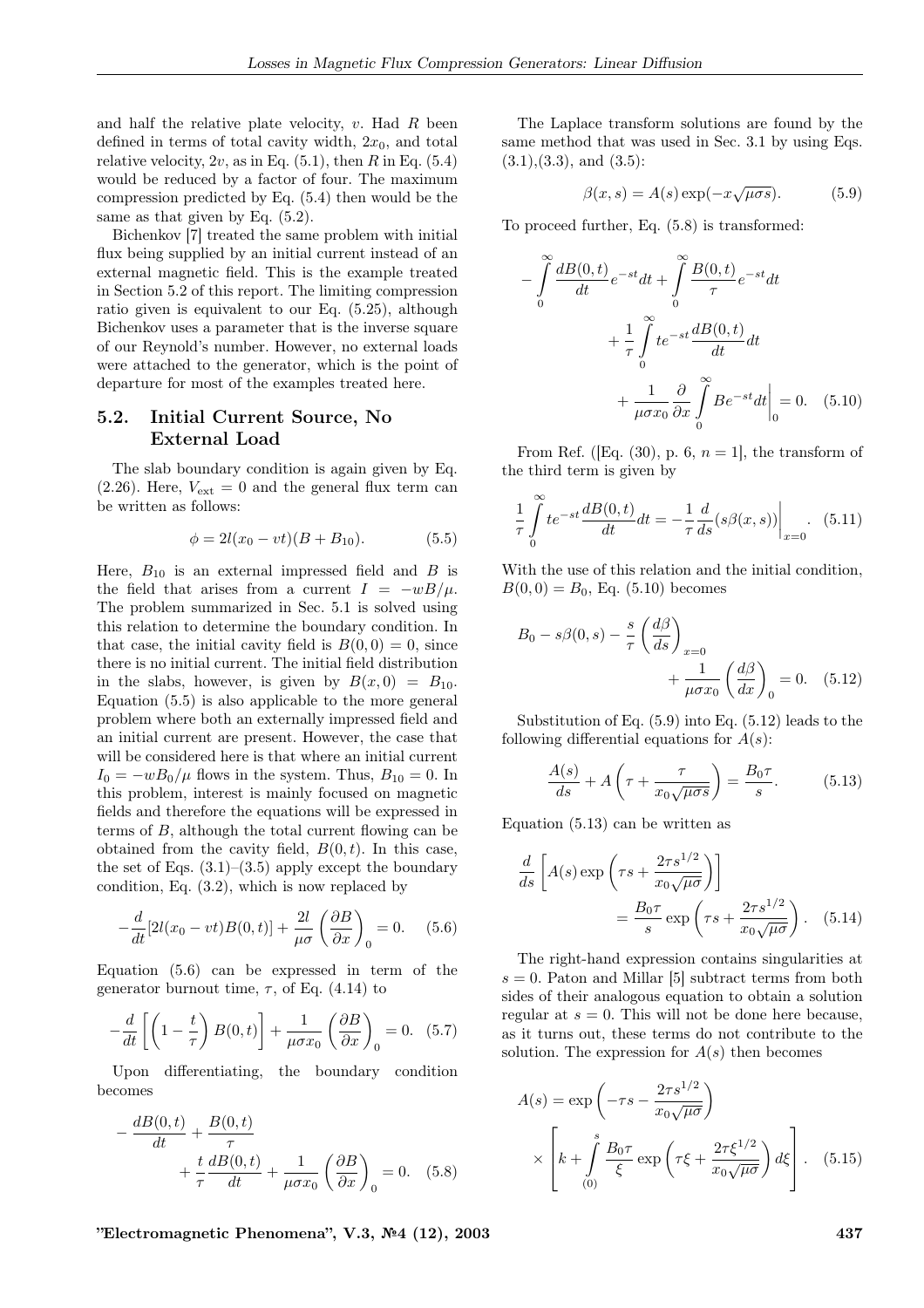The second term of Eq. (5.15) is rewritten as

$$
\int_{(0)}^{s} \frac{B_0 \tau}{\xi} d\xi e^{-\tau(s-\xi)} - \frac{2\tau}{x_0 \sqrt{\mu \sigma}} (s^{1/2} - \xi^{1/2}).
$$

Replacing the integration variable  $\xi$  with ws, the limits on w then become 0 and 1. The bracketed expression then becomes

$$
\int_{(0)}^{1} B_0 \tau \frac{dw}{w} \exp \left[ -\tau s (1-w) - \frac{2\tau s^{1/2}}{x_0 \sqrt{\mu \sigma}} (1-w^{1/2}) \right].
$$

The complete expression for is

$$
\beta(x,t) = e^{-\sqrt{\mu \sigma s}} \left[ k e^{-\tau s} - \frac{2\tau s^{1/2}}{x_0 \sqrt{\mu \sigma}} + \int_{(0)}^1 \frac{B_0 \tau}{w} dw \exp \left[ -\tau s (1 - w) - \frac{2\tau s^{1/2}}{x_0 \sqrt{\mu \sigma}} (1 - w^{1/2}) \right] \right]
$$
(5.16)

From Ref. 9 [Eq. (66), p. 175], the integral of a transform over a parametric variable has as its inverse the integral of the inverse transform over the same parametric variable. Using this relation with Eq. (5.16), the following expression can be written for  $B(x,t)$ :

$$
B(x,t) = \frac{1}{2\pi i} \int_{B_r} k ds \exp\left[s(t-\tau) - \frac{2\tau s^{1/2}}{x_0 \sqrt{\mu \sigma}}\right]
$$

$$
- x \sqrt{\mu \sigma s} + \int_{(0)}^1 \frac{dw}{w} x \int_{B_r} B_0 \tau ds \exp\left[s(t-\tau(1-w))\right]
$$

$$
- \frac{2\tau s^{1/2}}{x_0 \sqrt{\mu \sigma}} (1 - w^{1/2}) - x \sqrt{\mu \sigma s} \Big]. \quad (5.17)
$$

At this point, use is made of the well-known result that the transform of a function  $g(s)e^{-as}$  is the transform of  $g(s)$  delayed in time by  $\alpha$ , or

$$
L^{-1}[g(s)e^{-\alpha s}] = \begin{cases} 0, & t < \alpha, \\ f(t-\alpha), & t \ge \alpha. \end{cases}
$$
 (5.18)

The first term in Eq. (5.18) does not contribute to the solution since only times  $t\leq \tau$  are of interest and according to Eq. (5.17), the inverse transform of the remaining integral is zero up to this time. It may be remarked here that the various terms that should have been added to Eq.  $(5.15)$  to make the expression  $A(s)$ nonsingular at  $s = 0$  all drop out for the same reason. They, too, give rise to terms that contribute only for  $t \geq \tau$ .

There remain for  $B(x, t)$  contributions only from the second expression. These contributions exist only for  $t \geq \tau(1-w)$  or  $w \geq 1 - t/\tau$ . The solution for  $B(t, x)$ is then

$$
B(x,t) = B_0 \tau \int_{1-t/\tau}^1 \frac{dw}{w} L^{-1} \left\{ e^{-s^{1/2}} \left[ \frac{2\tau}{x_0 \sqrt{\mu \sigma}} (1 - w^{1/2}) + x \sqrt{\mu \sigma} \right] \right\}_{t \to t - \tau (1-w)}.
$$
 (5.19)

From Ref. 9, [Eq. (14), p. 246],

$$
B(x,t) = \frac{B_0 \tau}{2\sqrt{\pi}} \int_{1-t/\tau}^t \frac{dw}{w}
$$

$$
\times \frac{\frac{2\tau}{x_0 \sqrt{\mu \sigma}} (1 - w^{1/2}) + x \sqrt{\mu \sigma}}{[t - \tau (1 - w)]^{3/2}}
$$

$$
\times \exp\left[-\frac{\frac{2\tau}{x_0 \sqrt{\mu \sigma}} (1 - w^{1/2}) + x \sqrt{\mu \sigma}}{4[t - \tau (1 - w)]}\right]. \quad (5.20)
$$

The main interest is in the cavity field, which also gives the total current. Equation (5.20), at  $x = 0$ , with the definition given below, reduces to

$$
B(0,t) = \frac{B_0}{\sqrt{\pi R}} \int_{1-T}^{1} \frac{dw}{w} \frac{1 - w^{1/2}}{[T - (1 - w)]^{3/2}} \times \exp\left(-\frac{(1 - w^{1/2})^2}{R[T - (1 - w)]}\right), \quad (5.21)
$$

where

$$
T = \frac{t}{\tau}
$$
,  $R = \mu \sigma v x_0$ ,  $v = \frac{x_0}{\tau}$ . (5.22)

At burnout,  $t = \tau$ ,  $T = 1$  and Eq. (5.21) reduces to

$$
B(0,t) = \frac{B_0}{\sqrt{\pi R}} \int_{1-T}^{1} dw \frac{1 - w^{1/2}}{w^{5/2}}
$$

$$
\times \exp\left(-\frac{(1 - w^{1/2})^2}{Rw}\right), \quad (5.23)
$$

Upon substituting  $y = 1/\sqrt{w} - 1$ , Eq. (5.23) becomes

$$
\frac{B(0,\tau)}{B_0} = \frac{2}{\sqrt{\pi R}} \int_{0}^{\infty} y(y+1)e^{-y^2/R} dy.
$$
 (5.24)

This expression reduces to

$$
\frac{B(0,\tau)}{B_0} = \frac{R}{2} + \sqrt{\frac{R}{\pi}}.
$$
\n(5.25)

438 "Электромагнитные Явления", Т.3, №4 (12), 2003 г.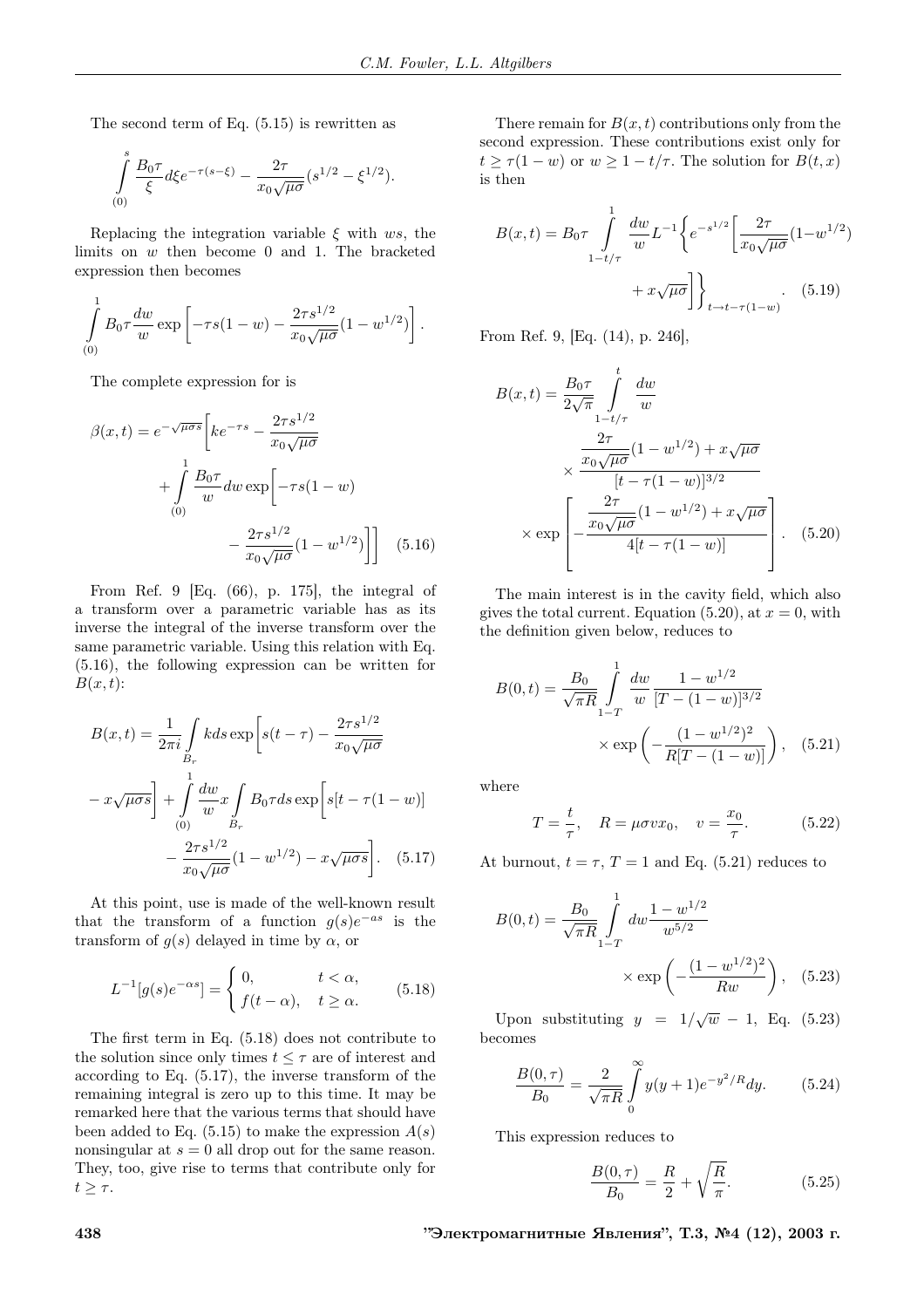Equation (5.25) may be compared with Eq. (5.4), which gives the limiting cavity field compression when the initial flux is supplied from an external magnetic field,  $B_0$ . If the Reynolds number R is large, both expressions tend to a limiting compression  $R/2$ . When initial flux is supplied by an external field, even with very small values of  $R$ , the final field cannot be less than the initial field. Consequently, the final compression cannot be less than one, as seen from Eq. (5.4). However, when the initial flux is produced by an initial current, as in this example, if  $R$  is small enough, the current can dissipate to such an extent that the final compression is less than unity. From Eq. (5.25), it is found that the amplification is unity for  $R = 2(1 + 1/\pi - \sqrt{[1 + (1/w)]^2 - 1}) = 0.9186$ . If R is greater than 0.9186, the final field will be amplified; if it is less, the final field will be less than the initial field. Equation (5.25) also readily yields the value of the skin depth at burnout. Since all of the initial flux now resides in the skin,  $2lx_0B_0 = 2lD_{sk}B(\tau)$  and  $D_{sk} = x_0 B_0 / B(\tau)$ , or from Eq. (5.22),

$$
D_{sk} = \frac{x_0}{\frac{R}{2} + \sqrt{\frac{R}{\pi}}} = \frac{2}{\mu \sigma v + 2\sqrt{\frac{\mu \sigma v}{\pi x_0}}}
$$

.

This situation may be compared to that obtained for the lumped parameter treatment. From Eq. (4.16), it is clear that  $L_0/R\tau$  (here, R is the plate resistance) plays the role of a Reynolds number. Unless  $L_0/R\tau > 1$ , no amplification results. However, the analogy breaks down when the two expressions for the Reynolds number are equated. The effective skin depth for plate resistance must be taken to be  $x_0$ , half the cavity width.

Equation (5.21) has been integrated numerically for various values of  $R$  and  $T$ , and these are plotted in Fig. 5.1. Curves of compression vs.  $1-T$  are given for the latter stages of compression  $(T \text{ from } 0.92 \text{ to } 1.0)$ for values of  $R = 10^2, 10^3, 10^4, \text{ and } 10^5$ . If the plates were perfectly conducting and  $\sigma$  and R infinite, the theoretical compression would be given by

$$
\frac{B(0,T)}{B_0} = \frac{1}{1-T}.
$$

Inspection of Fig. 5.1 shows that most of the compression occurs near burnout,  $T = 1$ , particularly for large Reynolds numbers. Experimentally, compression by the plates is normally achieved by use of explosives. It is clear that a high degree of simultaneity in explosive initiation and detonation is called for if large compression ratios are to be achieved. Further, the metal plates must be of uniform thickness and density and must be carefully aligned. These conditions are relaxed somewhat when the plate generator is used to deliver energy to an external cavity, the problem taken up in Sec. 5.3.



Fig. 5.1. Cavity field compression rartios for various magnetic Reynolds numbers. Reduced times T from burnout.

### 5.3. Initial Current Source, External Load  $L_1$

The slab boundary condition for this case, Eq. (2.26), now includes an external potential term,  $L_1dI/dt$ , which is cast in terms of the cavity field:

$$
V_{\text{ext}} = L_1 \frac{dI}{dt} = -\frac{w}{\mu} L_1 \frac{dB(0, t)}{dt}.
$$
 (5.26)

Addition of this term to Eq. (5.6) gives as the boundary condition for this example the following:

$$
-\frac{d}{dt}\left\{\left(2l(x_0 - vt) + \frac{w}{\mu}L_1\right)B(0, t)\right\} + \frac{2l}{\mu\sigma}\left(\frac{\partial B}{\partial x}\right)_0 = 0.
$$
 (5.27)

Equation (5.27) can be written in terms of the cavity inductance,  $L_0$ , as follows:

$$
-\frac{d}{dt}\left[\left(1-\frac{t}{\tau_{\text{eff}}}\right)B(0,t)\right] + \frac{1}{\mu\sigma x_0}\frac{L_0}{L_0+L_1}\left(\frac{\partial B}{\partial x}\right)_0 = 0, \quad (5.28)
$$

where

$$
\tau_{\text{eff}} = \frac{x_0}{v} \frac{L_0 + L_1}{L_0} = \tau \frac{L_0 + L_1}{L_0}.
$$
 (5.29)

This equation is completely equivalent to Eq. (5.7) except where the parameters  $\tau$  and  $x_0$  occur. They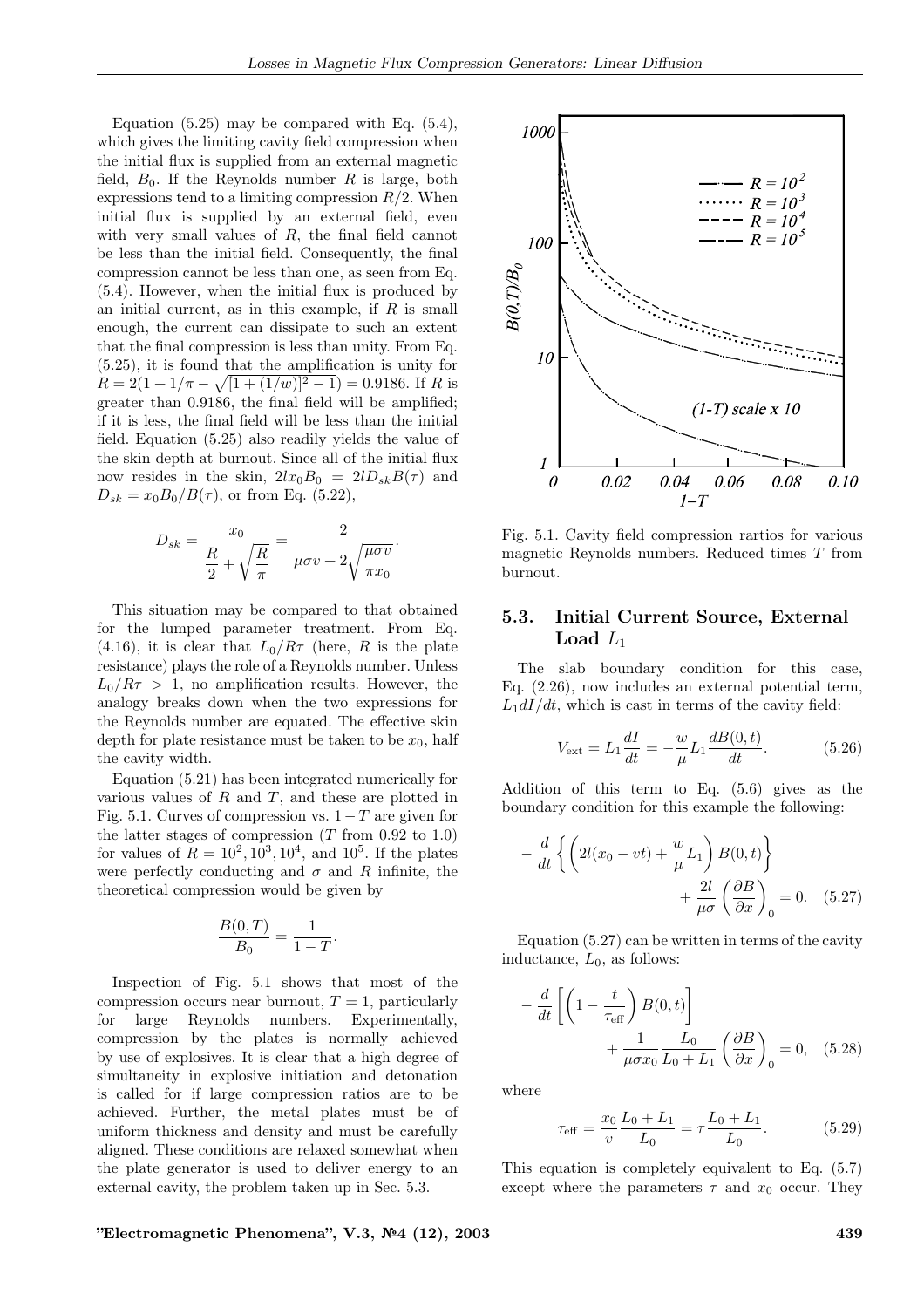

Fig. 5.2. Cavity field compression ratios for various magnetic Reynolds numbers with external Inductance L<sub>1</sub>. 1 – T<sub>eff</sub> =  $1 - \frac{1}{\gamma}$  $\frac{\overline{\phantom{0}}}{\gamma}$  .  $L_0$  $\frac{L_0}{L_0 + L_1}$ .

should be replaced by the quantities  $\tau_{\text{eff}}$  and a, given below:

$$
a = x_0 \frac{L_0 + L_1}{L_1}.
$$
\n(5.30)

In particular, Eqs. (5.21) and (5.22) can converted directly:

$$
B(0,t) = \frac{B_0}{\sqrt{\pi R_{\text{eff}}}} \int_{1-T_{\text{eff}}}^{1} \frac{dw}{w} \frac{1 - w^{1/2}}{[T_{\text{eff}} - (1 - w)]^{3/2}}
$$

$$
\times \exp\left(-\frac{(1 - w^{1/2})^2}{R_{\text{eff}}[T_{\text{eff}} - (1 - w)]}\right), \quad (5.31)
$$

where

$$
R_{\text{eff}} = \mu \sigma v a = \mu \sigma v x_0 \frac{L_0 + L_1}{L_0} \tag{5.32}
$$

and

$$
T_{\text{eff}} = \frac{t}{\tau_{\text{eff}}}.\tag{5.33}
$$

An immediate consequence of these equations is that the maximum field multiplication is reduced over that obtained when there is an external load. At burnout,  $T_{\text{eff}} = L_0/(L_0 + L_1)$ . Thus the lower integration limit of Eq.  $(5.31)$  is  $L_1/(L_0+L_1)$ , instead of zero as is the case for Eq. (5.21).

Ratios  $B(T)/B_0$  are plotted against 1 –  $T_{\text{eff}}$  for various values of  $R_{\text{eff}}$  in Fig. 5.2. Values were obtained by numerical integration of Eq. (5.31), which, with appropriate relabeling, is the same integral of Eq.  $(5.21)$ . For plate generators,  $L_0$  is usually only a few tenths of a microhenry. Consequently, it is seldom that external loads,  $L_1$ , are small enough to make the limiting compression ratio exceed 100. Therefore,

the ordinates of Fig. 5.2 are plotted over only two orders of magnitude and the compression curves lend themselves well to log-log plots.

When  $R_{\text{eff}} = \infty$  (perfect conductivity), flux is conserved and the field compression ratio is given by

$$
\frac{B(T)}{B_0} = \frac{L_0 + L_1}{L(t) + L_1} = \frac{L_0 + L_1}{L_0 \left(1 - \frac{t}{\tau}\right) + L_1}
$$

$$
= \frac{1}{1 - \frac{t}{\tau_{\text{eff}}}} = \frac{1}{1 - T_{\text{eff}}}. \quad (5.34)
$$

The curve in Fig. 5.2 for  $R_{\text{eff}} = \infty$  is therefore a straight line of slope −1. Curves for finite values of  $R_{\text{eff}}$  show lesser values of compression for the same value of  $(1-T_{\text{eff}})$ . As an example of the use of Fig. 5.2, take

$$
R_{\text{eff}} = 1000,
$$
  $\frac{L_0}{L_0 + L_1} = 0.9.$ 

At burnout,  $1 - T_{\text{eff}} = 1.0 - 0.9 = 0.1$ . Reading from the graph on the  $R_{\text{eff}}$  = 1000 curve, field multiplication at burnout is 8.70.

At a time  $t = 0.95\tau$ , 1 –  $T_{\text{eff}}1 - (0.95)(0.9) =$ 0.145. The compression at this stage of generation is 6.15, approximately 70 % of maximum compression. This result illustrates a practical situation of great importance in generator design. If this example was based upon an actual design in which a field (or current) amplification of 8.70 was required, then it is clear that if compression to the load L1 were stopped 5 % early in time for some reason, the actual compression would be substantially reduced over the design value. In many applications, generator burnout times are only a few microseconds. It is clear that loss of only a few tenths of a microsecond of compression can be serious. This situation is aggravated when the ratio  $(L_0 + L_1)/L_1$  is larger. The extreme case occurs when  $L_1 = 0$ , that is, no external load. Reference to Fig. 5.1 shows that maximum compression at burnout  $(1 - T = 0)$  is 520 for  $R = 1000$  and at  $t/\tau = 0.95$ , the compression is only 16, or about 3 % of that for complete compression.

Figure 5.2 also allows computation of the skin depth at burnout, since the initial flux now resides entirely in the generator plate skins and the external load,  $L_1$ :

$$
D_{sk} = x_0 \left[ \frac{L_0 + L_1}{L_0} \frac{B_0}{B_M} - \frac{L_1}{L_0} \right]
$$

.

For the example discussed above,  $R_{\text{eff}}$  = 1000 and  $L_0/(L_0 + L_1) = 0.9$ , the field magnification at burnout is 8.70. Using  $(L_0 + L_1)/L_0 = 1.111$  and  $L_1/L_0 = 0.111$ , one obtains  $D_{sk} = 0.0166x_0$ . When  $L_1/L_0$  is small, the flux loss in the skin is larger. Consider  $R_{\text{eff}} = 1000$  and  $L_0/(L_0 + L_1) = 0.99$ . From Fig. 5.2,  $B_M/B_0 = 61.2$ . With  $(L_0 + L_1)/L_0 = 1.0101$ and  $L_1/L0 = 0.0101$ , the skin depth is found to be  $D_{sk} = 0.0064x_0$ . The skin depth is smaller in this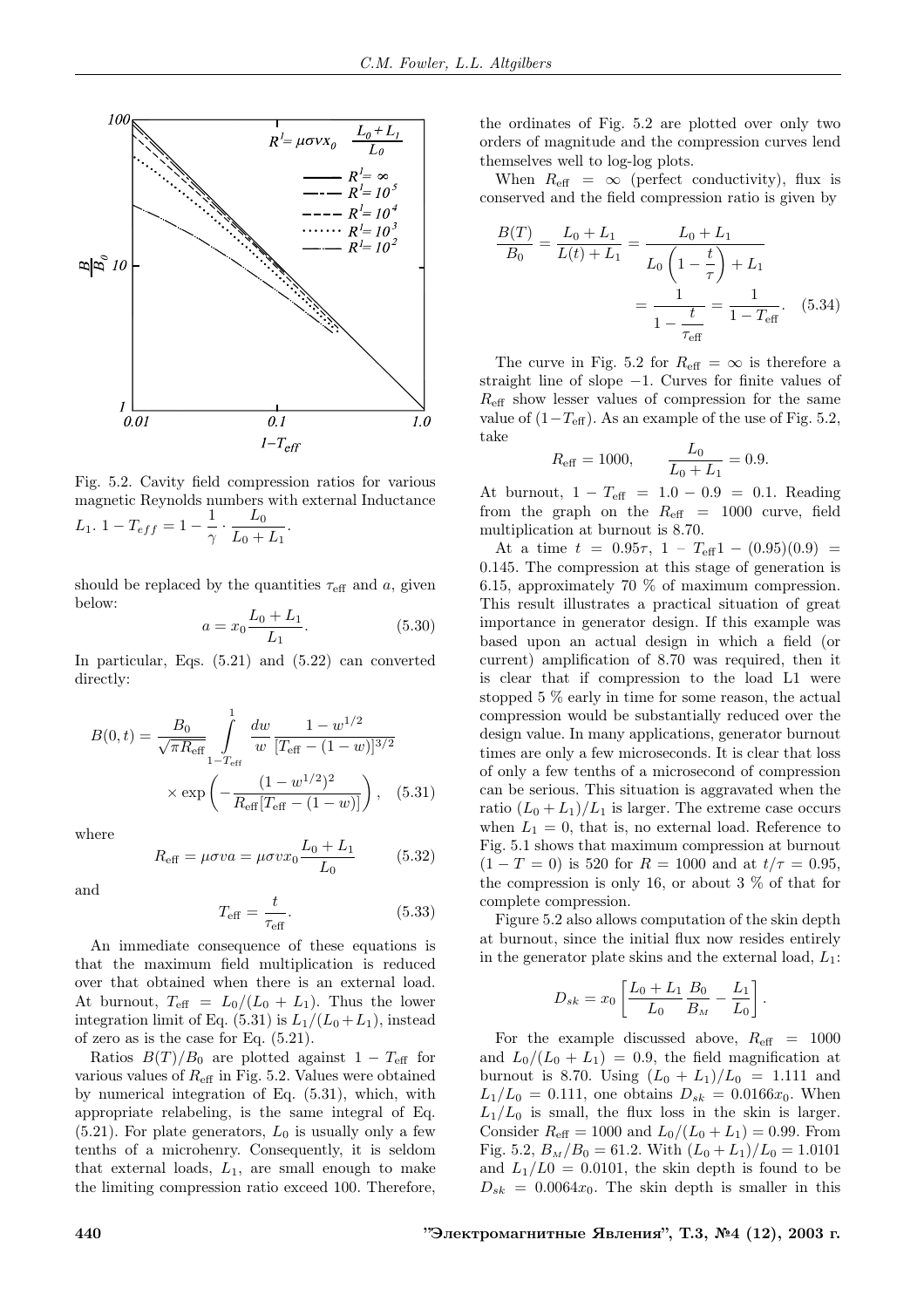

Fig. 5.3. Two-loop external circuit connects to a plate generator. The Loops are transformer coupled.

case, but the skin flux is larger since the final field is greater. The flux losses for the two cases can be compared by multiplying the skin depths by the field compression factors. The ratio of these numbers for the two cases is  $(0.0064)(61.2)/(0.0166)(8.70) = 2.71$ .

## 5.4. Initial Current Source, Transformer Coupling to Load

Figure 5.3 shows a plate generator driving an external inductance  $L_1$ . The external load to be energized, L3, is in turn transformer-coupled to  $L_1$  through the secondary coil,  $L_2$ . The mutual inductance is M.

In practice, use of a switch,  $\tau_s$ , which can delay connection of the secondary circuit, allows considerable versatility in the control of the current pulse shape through the load  $L_3$ . However, incorporation of this feature in the analysis greatly complicates the diffusion analysis. Instead, it is assumed that the switch is closed at time  $t = 0$ , when the generator motion starts. The initial currents are then  $I_1(0) = I_0$  for the initial slab surface current and  $I_2(0) = 0.$ 

The external potential for the generator circuit and the secondary circuit equation are

$$
V_{\text{ext}} = L_1 \frac{dI_1}{dt} + M \frac{dI_2}{dt} \tag{5.35}
$$

and

$$
M\frac{dI_1}{dt} + (L_2 + L_3)\frac{dI_2}{dt} = 0.
$$
 (5.36)

Equation (5.36) can be used to eliminate  $dI_2/dt$  in  $V_{\text{ext}}$  and can also be integrated directly to give  $I_2$  in terms of  $I_1$ :

$$
I_2 = -\frac{M}{L_2 + L_3} (I_1(t) - I_0)
$$
 (5.37)

and

$$
V_{\text{ext}} = L_1' \frac{dI_1}{dt}, \quad L_1' = L_1 - \frac{M^2}{L_2 + L_3}.\tag{5.38}
$$

Comparison of Eq.  $(5.38)$  with Eq.  $(5.26)$  shows that this problem reduces exactly to that for an external load,  $L_1$  above, with the substitution of the effective inductance  $L'_1$  for  $L_1$ . The current  $I_2$  may be obtained from  $I_1$ , Eq. (5.37), and then from the cavity field.

If the coupling of  $L_1$  and  $L_2$  can be maintained closely, the use of transformers greatly increases the use of generators in that it allows them to energize loads of much greater inductance than that of the generator. Although this will not be demonstrated here, transformers also allow energizing other types of impedances such as resistances and capacitances that would not be possible it they were series coupled to the generator. Most of these examples can be readily demonstrated by the lumped parameter treatment outlined in Sec. 4.

As an example, consider a plate generator with initial inductance  $L_0 = 0.1 \mu H$ , which is to energize a load  $L_3 = 1$   $\mu$ H. If  $L_3$  were in series with the generator, even in the lossless case, the maximum energy multiplication factor would be  $(L_0 + L_1)/L_1 =$  $(0.1 + 1)/1 = 1.1$ . Now consider use of a transformer and take  $L_1 = 0.01 \mu H$  and  $L_2 = 4 \mu H$ . For a coupling coefficient of 0.9,  $M = 0.9 (L_1 L_2)^{1/2} = 0.18 \mu$ H. Note on Fig. 5.2 that the maximum cavity field or primary current multiplication is determined by the ordinate value of  $L'_1/(L_0 + L'_1)$  for a given Reynolds number  $R'$ . From Eq.  $(5.38)$ , it is found that

$$
L'_1 = 0.01 - \frac{(0.18)^2}{5} = 0.00352 \,\mu\text{H}
$$

and

$$
\frac{L_1'}{L_0 + L_1'} = \frac{0.00352}{0.10352} = 0.0340.
$$

For  $R' = 1000$ , the primary current multiplication is read from Fig. 5.2 as 22.9. If  $I_0 = 1$  MA, then from Eq. (5.37), the maximum value of  $I_2$  is

$$
I_{2(\text{max})} = -\frac{0.18}{5}(21.9) = -0.788 \text{ MA}.
$$

The initial energy in the circuit and the final energy stored in  $L_3$  are

$$
E_0 = \frac{1}{2}(0.1 + 0.01)10^{-6} \cdot (10^6)^2 = 55 \,\text{kJ},
$$

 $"Electromagnetic Phenomena", V.3, N<sup>6</sup>4 (12), 2003$  441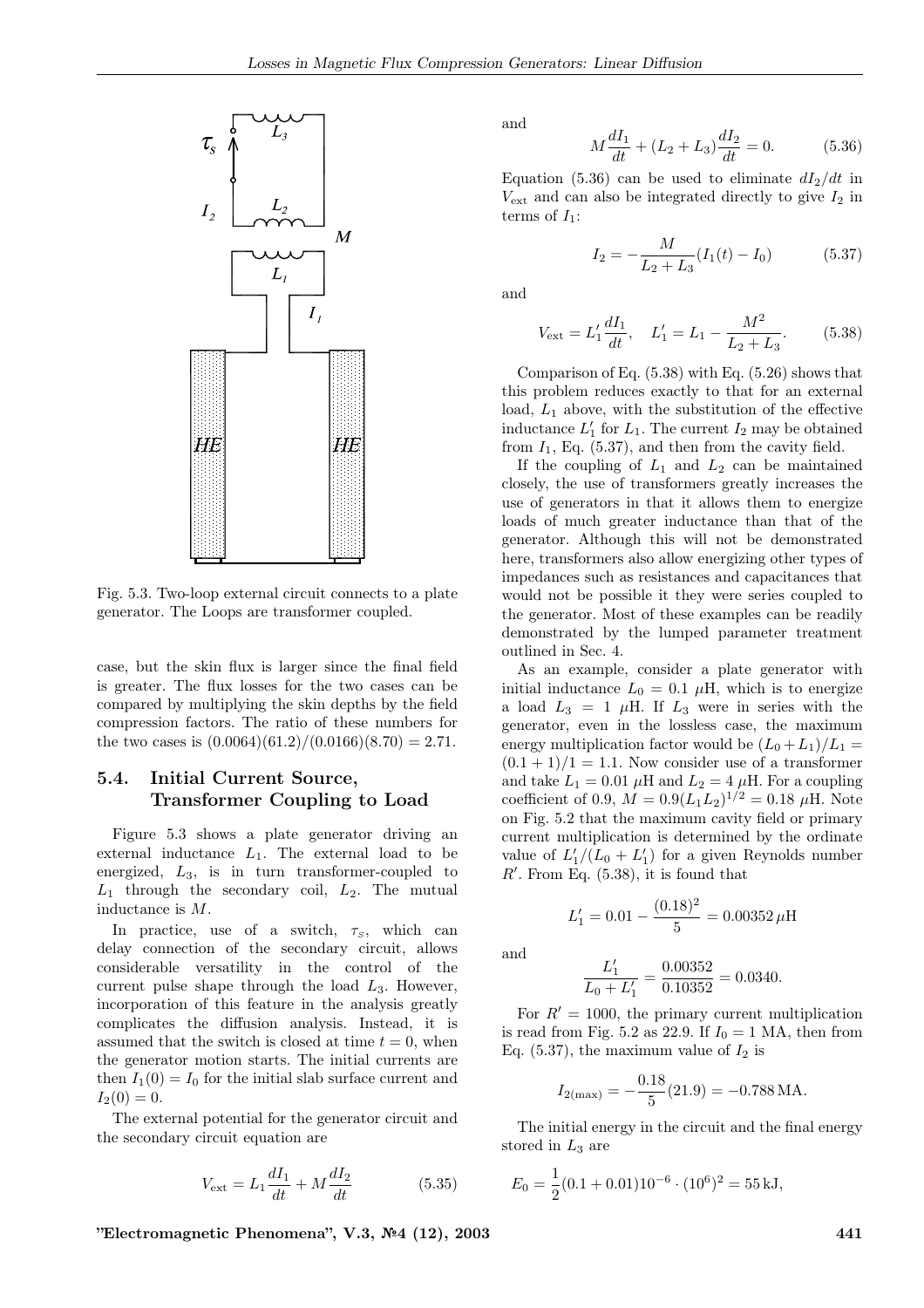$$
E(\text{Load}, \text{Max}) = \frac{1}{2}(1)10^{-6} \cdot (0.788 \cdot 10^6)^2 = 310 \,\text{kJ},
$$

and

$$
\frac{E(\text{Load}, \text{Max})}{E_0} = 5.6
$$

If the example is repeated with very good coupling,  $k = 0.98$ , i.e.,  $M = 0.196 \mu H$ , the maximum load current is 1.22 MA and the stored load energy is 744 kJ, or 13.3 times the initial circuit energy. On the other hand, if k is reduced to 0.8 ( $M = 0.16 \mu$ H), the maximum load energy is only 139 kJ, an energy multiplication factor of about 2.5. It may be noted from Fig. 5.2 that the energy gain developed in the primary coil alone (no transformer) is about 10. The reason for the relatively high energy gains in such a large inductive load, especially for the tight-coupling cases, is that the generator behaves as though it were feeding a series inductance  $L'_1$  whose value is reduced over that of the true primary inductance  $L_1$ . The better the transformer coupling, the smaller the effective inductance the generator sees.

### 5.5. Initial Current Source, External Load R

For this case, the external potential of Eq. (2.26) is IR. Replacing I by the cavity field  $-B(0,t)w/\mu$  with  $\phi = 2l(x_0 - vt)B(0, t)$  for the cavity flux, Eq. (2.26) becomes

$$
-\frac{dB(0,t)}{dt} + \frac{t}{\tau} \frac{dB(0,t)}{dt} + \frac{B(0,t)}{\tau}
$$

$$
-\frac{R}{L_0}B(0,t) + \frac{1}{\mu \sigma x_0} \left(\frac{\partial B}{\partial X}\right)_0 = 0. \quad (5.39)
$$

From Ref. 9 [Eq. (30), p. 6], the transform of the second term is

$$
-\frac{d(s\beta)}{ds}/\tau.
$$

The transform of Eq. (5.39), after some manipulations, gives the boundary condition

$$
\frac{d\beta}{ds} + \beta \left[ \tau + \frac{R\tau}{L_0 s} \right] - \frac{\tau}{\mu \sigma x_0 s} \left( \frac{\partial \beta}{\partial x} \right)_0 = \frac{B(0,0)\tau}{s}.
$$
 (5.40)

As in the other examples,  $\beta(x, s)$  is given by Eq. (5.9). Substitution of this expression into Eq.  $(5.40)$  leads to the following equation for  $A(s)$ :

$$
\frac{dA}{ds} + A\left[\tau + \frac{R\tau}{L_0 s} + \frac{\tau}{x_0 \sqrt{\mu \sigma s}}\right] = \frac{B(0,0)\tau}{s}.
$$
 (5.41)

The solution for  $A(s)$  is

$$
A = s^{-R\tau/L_0} \exp\left(-\tau s - \frac{2\tau s^{1/2}}{x_0\sqrt{\mu\sigma}}\right)
$$

$$
\times \left[k + \int_{(0)}^s B(0,0)\tau \xi^{R\tau/L_0 - 1} d\xi
$$

$$
\times \exp\left(\tau \xi + \frac{2\tau \xi^{1/2}}{x_0\sqrt{\mu\sigma}}\right)\right]. \quad (5.42)
$$

Following the procedure of the previous example, it can be seen that only the second bracketed term of Eq. (5.42) contributes for  $t < \tau$ . At this point, let  $x = 0$ and solve only for the cavity field. Setting  $\xi = Ws$ , one obtains

$$
\frac{B(0,t)}{B(0,0)} = \frac{\tau}{2\pi i} \int_{(0)}^{1} \frac{dW}{W} W^{R\tau/L_0}
$$

$$
\times \int_{B_r} ds \exp\left[s[t - \tau(1 - W)]\right]
$$

$$
-\frac{2\tau s^{1/2}(1 - W^{1/2})}{x_0\sqrt{\mu\sigma}}\right].
$$
(5.43)

Replacing the contour integral by the transform of the latter exponential term displaced in time to  $t \tau(1-W)$ , as in Sec. 5.2, one obtains

$$
\frac{B(0,t)}{B(0,0)} = \tau \int_{1-t/T}^{1} dWW^{R\tau/L_0 - 1}
$$

$$
\times \frac{2\tau (1 - W^{1/2})}{x_0 \sqrt{\mu \sigma} 2\sqrt{\pi} [t - \tau (1 - W)]^{3/2}}
$$

$$
\times \exp \left\{ -\frac{\left(\frac{2\tau (1 - W^{1/2})}{x_0 \sqrt{\mu \sigma}}\right)^2}{4[t - \tau (1 - W)]} \right\}
$$
(5.44)

With the substitution  $Z = W^{-1/2} - 1$ , the limiting cavity field at burnout,  $t = \tau$ , is:

$$
\frac{B(0,\tau)}{B(0,0)} = \frac{2}{\sqrt{\pi R_y}} \int_{0}^{\infty} ZdZ
$$
  
×  $(1+Z)^{1-2R\tau/L_0} \exp(-Z^2/R_y).$  (5.45)

As before, the Reynolds number,  $R_y$ , is defined as follows;

$$
R_y = \mu \sigma v x_0, \quad v = x_0/\tau. \tag{5.46}
$$

For the particular case  $R\tau/L_0 = 0.5$  one obtains

$$
\frac{B(0,\tau)}{B(0,0)} = \sqrt{R_y/\pi}.
$$
\n(5.47)

442 "Электромагнитные Явления", Т.3, №4 (12), 2003 г.